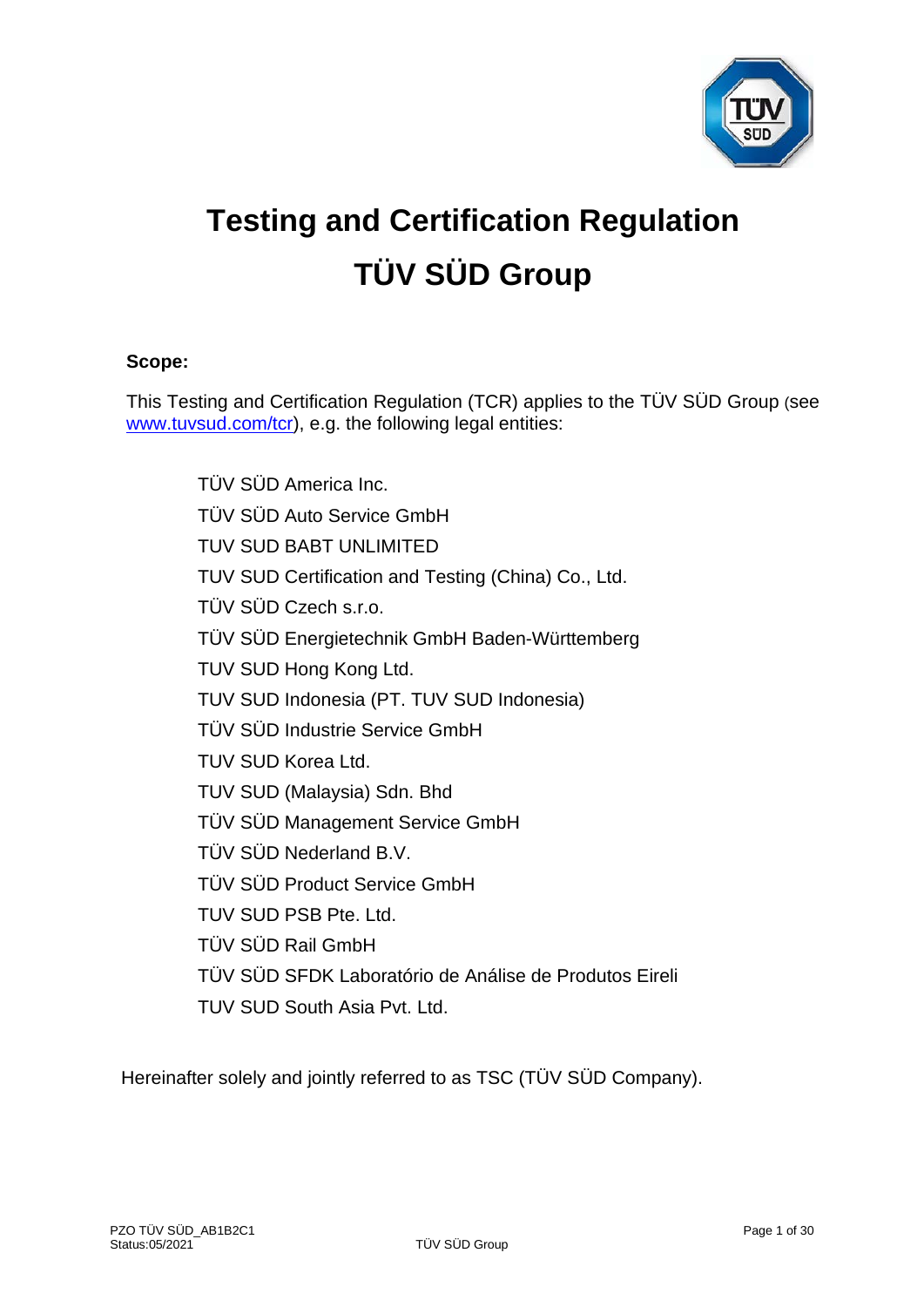

The Testing and Certification Regulation applies to:

- the testing and/or certification of products, processes, services and projects (hereinafter collectively referred to as products),
- the auditing and certification of management systems (hereinafter referred to as system).

In as far as clients have concluded multiple contracts for obtaining a certificate (separate contract partner(s) for the service contract and the certification contract with the latter being the TSC to which the contract-relevant Certification Bodies is/are affiliated), the provisions of the TCR will apply to the contractual relationship between the "Certification Body TSCs" and the client.

This Testing and Certification Regulation shall replace previous versions. They will become effective on May 1st 2021 and remain valid until a new version is issued.

In case of doubt, the German version shall be authoritative for work related to Certification Bodies according to ISO/IEC 17000ff located in Germany. For all other Certification Bodies, the English version shall be authoritative. Certification Bodies are independent third parties that confirm the conformity of products, processes, services, systems or persons within the scope of certification schemes.

This Testing and Certification Regulation are governed by the law of the country of the TSC which includes the Certification Body relevant for the requested service.

This Testing and Certification Regulation comprise a number of modules; in general module A applies to all TSC; the remaining modules apply as appropriate and may amend, replace or denote as not applicable any regulations in other modules (Module A gets completed by Modules B1/B2. Modules A and B get completed/ changed/replaced by the relevant Module C).

In the context of C-modules any references to the Certification Body or TSC shall be construed as references to the Certification Body concerned. If there are any conflicts between the respective C-module and other sections of this document the respective C-module shall take precedence.

The full version of the Testing and Certification Regulation covers the Modules A, B1, B2 and C1 to C7.

For certain areas combinations of particular Modules are available.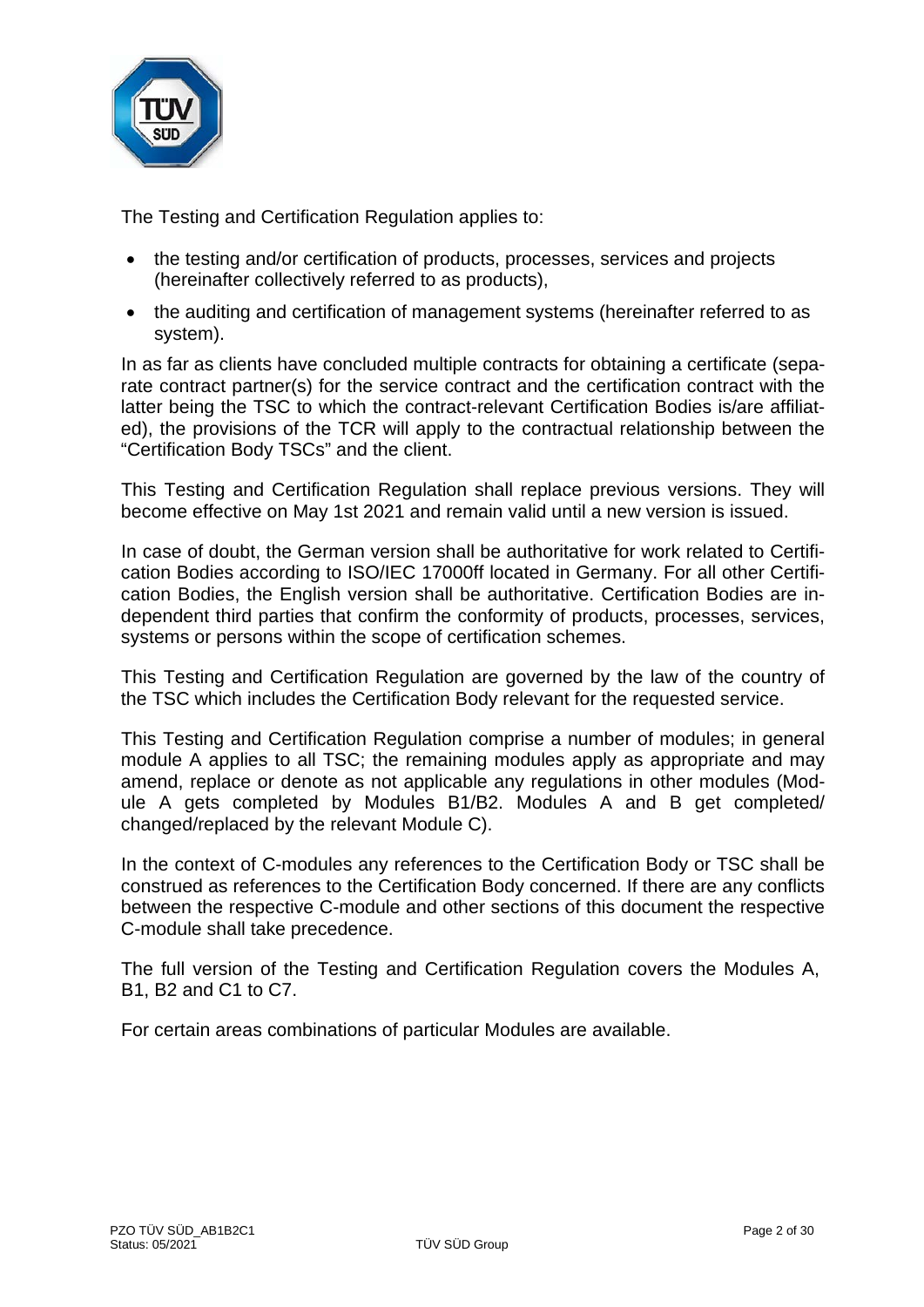

| <b>Contents</b> |                                                                                                                        | Page |
|-----------------|------------------------------------------------------------------------------------------------------------------------|------|
| Module A)       | General regulations                                                                                                    | 4    |
|                 | Module B1) Special regulations for product testing and certification                                                   | 15   |
|                 | Module B2) Special regulations for management system auditing and<br>certification                                     | 20   |
| Module C1)      | Special regulations and conditions for the field of medical<br>devices by TÜV SÜD Product Service GmbH (TÜV SÜD<br>PS) | 26   |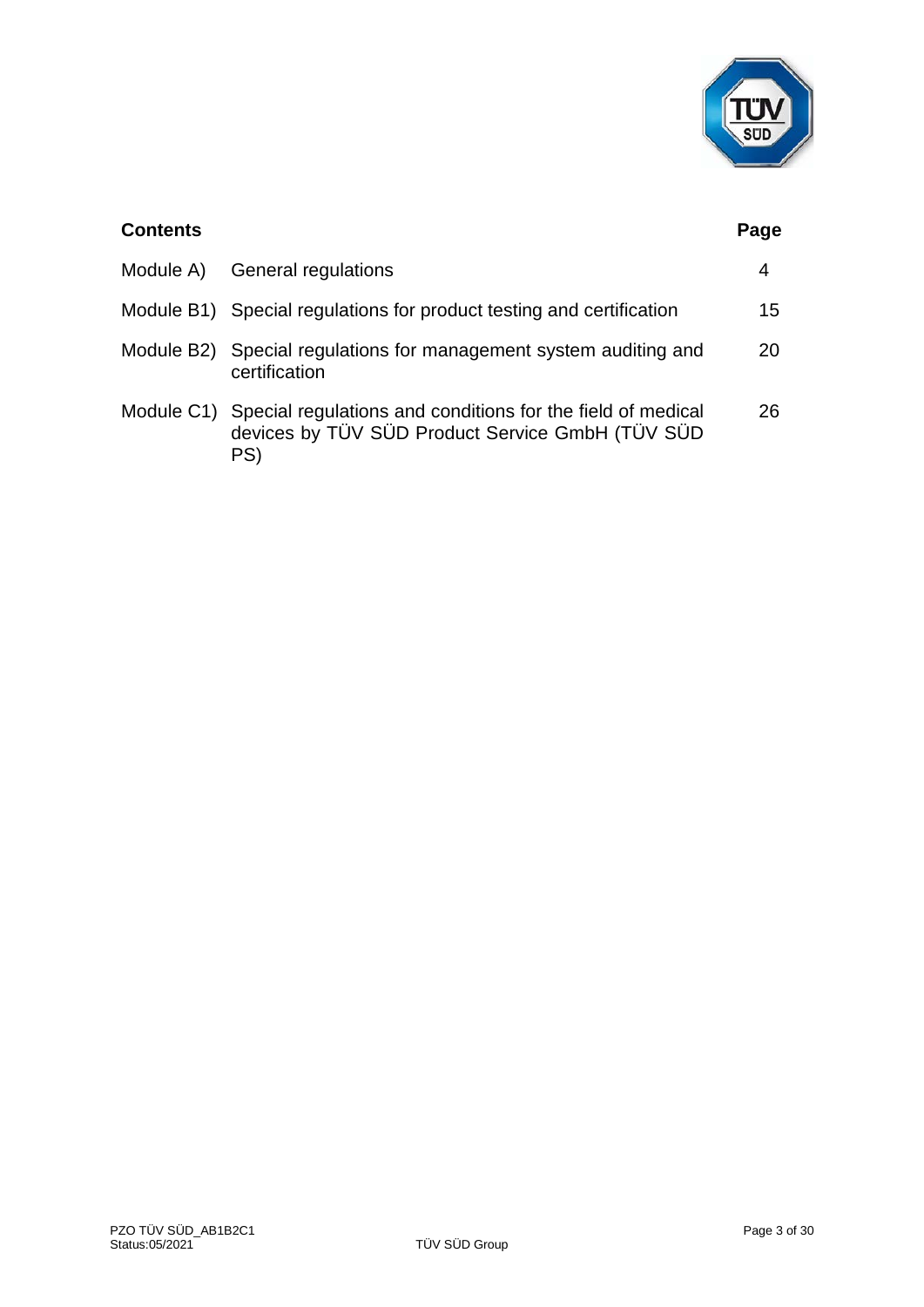

# **Module A) General regulations**

#### **A-1. General**

A-1.1 This Testing and Certification Regulation applies to tests, audits, conformity assessment procedures as per EU Directives and EU Regulations, or on basis of other appointments as well as all other certification activities carried out by TSC. The services offered by TSC also include information on normative requirements or approval procedures.

> The client knows that to ensure independence, impartiality and objectivity, the Certification Body and/or TSC cannot combine the testing and certification services that form the subject matter of the contract with consulting services regarding the subject matter of testing and/or certification.

> The client undertakes to inform the Certification Body without delay of any consulting services by TSC or a TSC affiliated company received by the client.

> Any jeopardizing of the Certification Body's independence, impartiality and objectivity on the grounds of consulting services will entitle TSC to terminate this contract without notice for important reasons as set forth in Section A-1.8 II.

- A-1.2 A certificate only becomes valid after all financial and technical requirements in connection with the test/audit and product/system certification have been fulfilled. If a certificate is awarded subject to certain requirements, the certificate holder undertakes to satisfy these requirements within the defined deadlines. If the requirements are not fulfilled within the defined deadlines, the certificate will be deemed withdrawn on expiry of said deadlines and will have to be returned by the certificate holder to the issuing TSC without delay.
- A-1.3 Prior to placing an order, the client shall provide TSC with the name of any other organization that tested/audited/certified the same product or system in a similar way or is in the process of doing so. With each order the client agrees to accept the current version of this Testing and Certification Regulation as part of the contract. Existing contractual relationships are governed by the respectively valid versions of this Testing and Certification Regulation.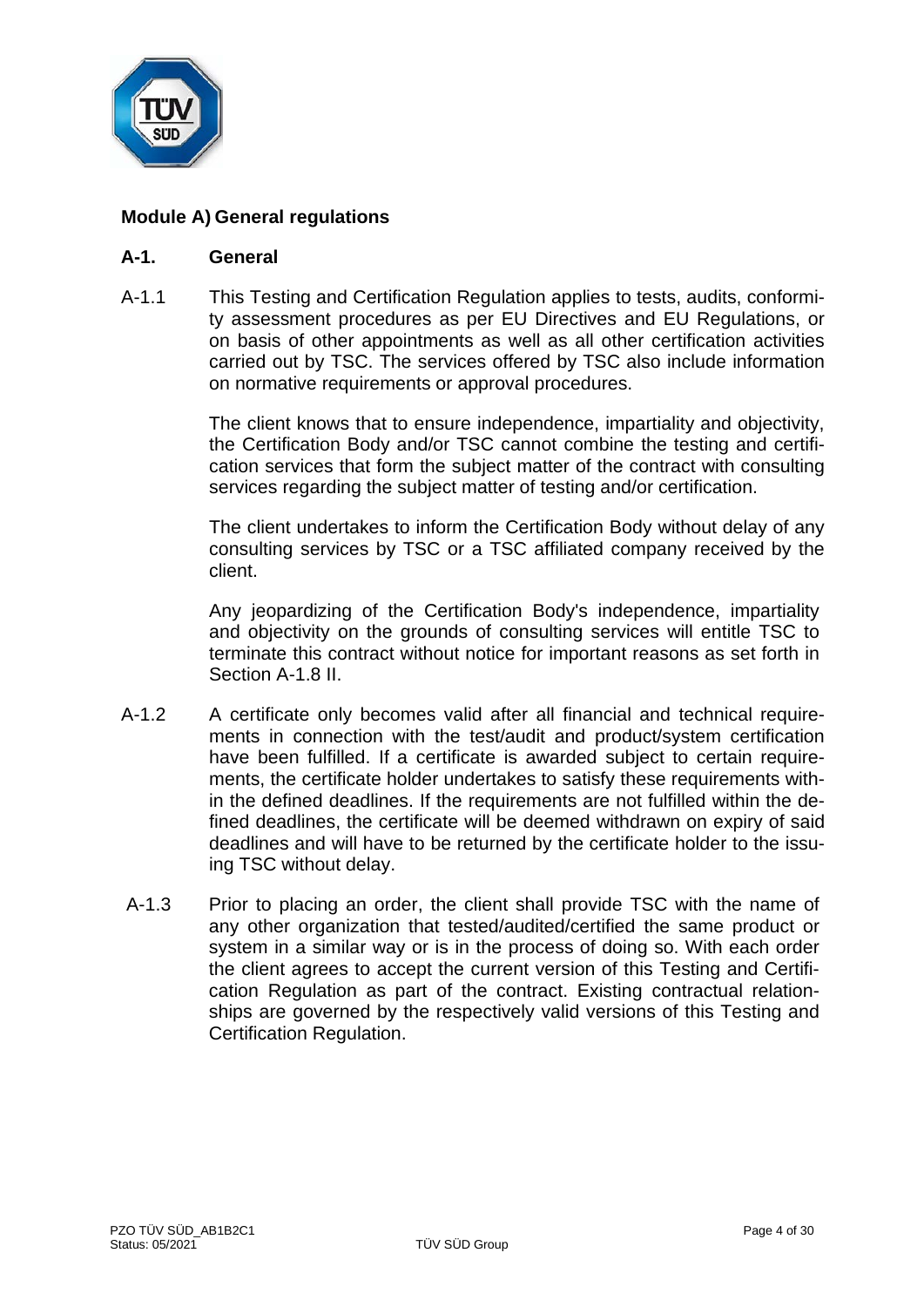

TSC reserves the right to make changes to the Testing and Certification Regulation with effect for the future at any time. In this case, TSC will notify the client of these changes. The client has the right to terminate the contractual relations with TSC in text form within one month after receiving the amendment notification. Otherwise the changes to the Testing and Certification Regulation shall be deemed to be accepted by the client.

The currently valid versions of this Testing and Certification Regulation is available at the TSC of the relevant Certification Body or will be provided free of charge on request.

A-1.4 The Certification Body of the relevant TSC evaluates the documents submitted by the testers/auditors. It decides whether a certificate is to be issued and handles disagreements/appeals concerning certification. Complaints management procedures have been established for each certification process.

> Appeals and complaints shall be addressed directly to the Certification Bodies of the respective TSC. The Certification Bodies maintain documented appeals and complaints management procedures. A description of these procedures is made available to the public.

> Costs born by the evaluation of such appeals or complaints may be borne by the client.

> The Certification Body will forward to the certified clients in question any complaints about certified products or systems received by TSC within an appropriate period of time.

A-1.5 Certificates, certificates of conformity, test certificates based on EU Directives and EU Regulations, standards or other criteria always relate to the version of the relevant directives, regulations, standards or other criteria valid on the date of issue of the certificate unless otherwise stated on the certificate.

> The Certification Body only issues a certificate or other attestation if the product or system at the time of certificate issue fulfills all certificationrelevant legal requirements, applicable standards, and other certificationrelevant criteria. The date on which the order is placed and/or the contract concluded is irrelevant in this regard.

> A certificate or attestation may be issued in hard copy and/or in digital form.

> A granted certificate makes no statement concerning the marketability of a certified product unless otherwise stated on the certificate.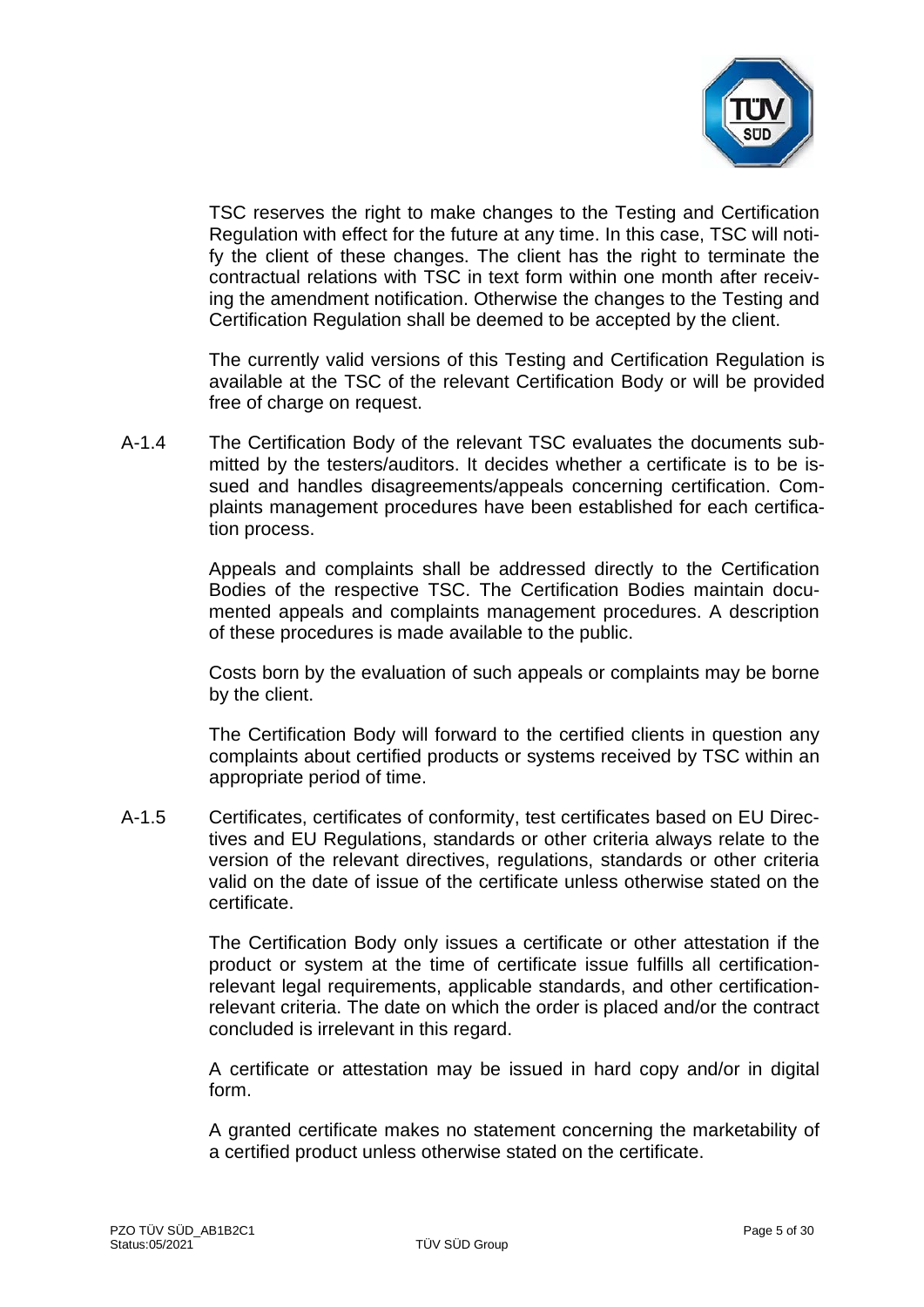

The certificate holder must at all times reference the pertinent annexes of the certificate. The certificate (and any duplicate certificates) is not transferable and shall remain the property of TSC.

Certificates only relating to EU Directives and EU Regulations do not entitle the holder to use a TÜV SÜD certification mark unless otherwise stated on the certificate or determined by the certification scheme.

Any CE marking with the number of Notified Body is only allowed, as long as the use is granted by a valid certificate.

- A-1.6 The client shall ensure that auditors/representatives of the authorized bodies (e. g. regulatory authority, accreditation body or certification scheme owner) are entitled to participate in witness audits on the business premises of the client/manufacturer and/or their subcontractor/supplier.
- A-1.7 Where on-site activities (e. g. audits, inspections) conducted by TÜV SÜD personnel require personal protective equipment, TÜV SÜD and the client shall agree upon supply of such equipment in advance of any visit.
- A.-1.8 Each certificate is subject to the existence of a valid certification contract/order.

The certification contract/order may be terminated in whole or in part, if specific regulations of the certification contract/order not define any other periods of notice:

- I. by termination **without cause**
	- a. for system certifications: with three (3) months notice to the next scheduled audit due date (for the surveillance or the recertification audit respectively) by the certificate holder or TSC.
	- b. for product certifications: with two (2) months notice to the end of the respective calendar year.
	- c. System certification based on EU Directives and EU Regulations are handled by TSC according to A-1.8 I.a.
- II**.** by termination **for cause**.
- A-1.9 If the validity of a certificate ends or if the certificate is revoked, withdrawn or expires irrespective of the reason, the underlying certification contract/order for this certificate will also expire automatically without requiring separate termination. This does not apply if the contracting parties have agreed on continuing the contractual relationship prior to its automatic expiry.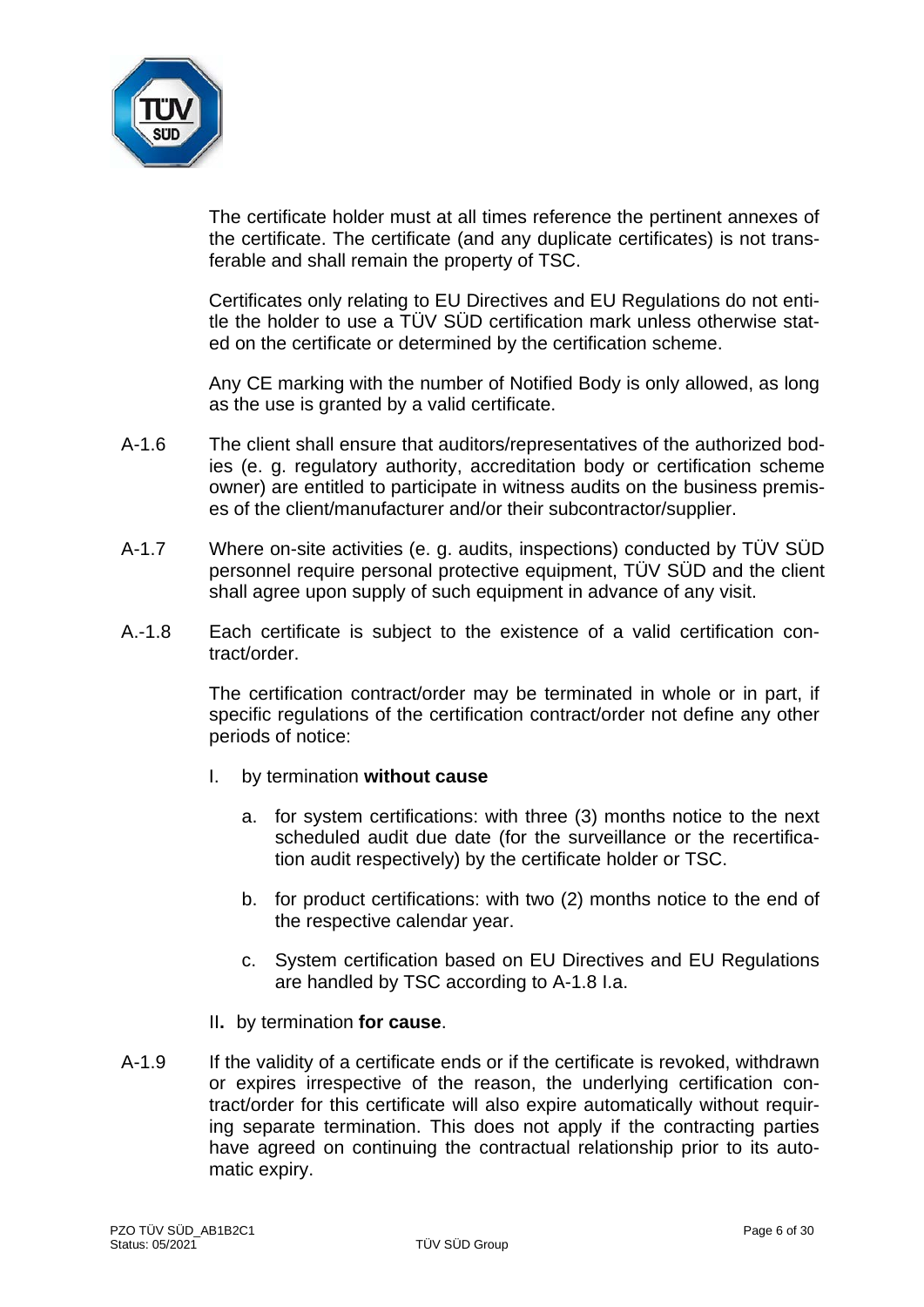

- A-1.10 The expiry of the certification contract/order will not affect any existing claims against the client, e.g. unsettled receivables. All costs and expenses for upcoming surveillance or auditing/testing of the certified system or product already incurred can be claimed.
- A-1.11 The requirements of this Testing and Certification Regulation will applies during the term of the certification contract/order and for three (3) years thereafter (grace period). If only part of the certification contract/order is terminated, the grace period will also apply to the terminated part.
- A-1.12 Should any individual provision of this Testing and Certification Regulation or any part of any provision be or become void or unenforceable, the validity of the remaining Testing and Certification Regulation hereof shall remain unaffected. In such case the void and/or unenforceable provisions shall be replaced by corresponding provisions coming as close as possible to the sense and spirit and purpose of the void and/or unenforceable provision.
- A-1.13 The certificate holder shall ensure that the TSC can audit/inspect the manufacturing facility and other sites specified by the manufacturer as well as critical subcontractors and/or key suppliers and the relevant warehouses of authorized representatives, importers, and branches at any time during regular working hours, including as unannounced audits, at the cost of the certificate holder.

The TSC has the right to take free samples of the certified products for testing to the extent necessary at all of the above sites, including sites owned by parties other than the certificate holder.

#### **A-2. Expiry, withdrawal, revocation, restriction, or suspension of certificates**

- A-2.1 A certificate expires automatically or is deemed to be withdrawn if
- A-2.1.1 the indicated period of validity expires or if the contractual basis for use of the certificate and/or certification mark otherwise ceases to apply,
- A-2.1.2 insolvency proceedings are opened over the certificate holder's assets or the opening of such proceedings is refused for lack of assets and the certificate holder fails to inform the responsible Certification Body in writing and within one month of its application for insolvency proceedings,
- A-2.1.3 the certificate holder permanently discontinues business operations without a legal successor,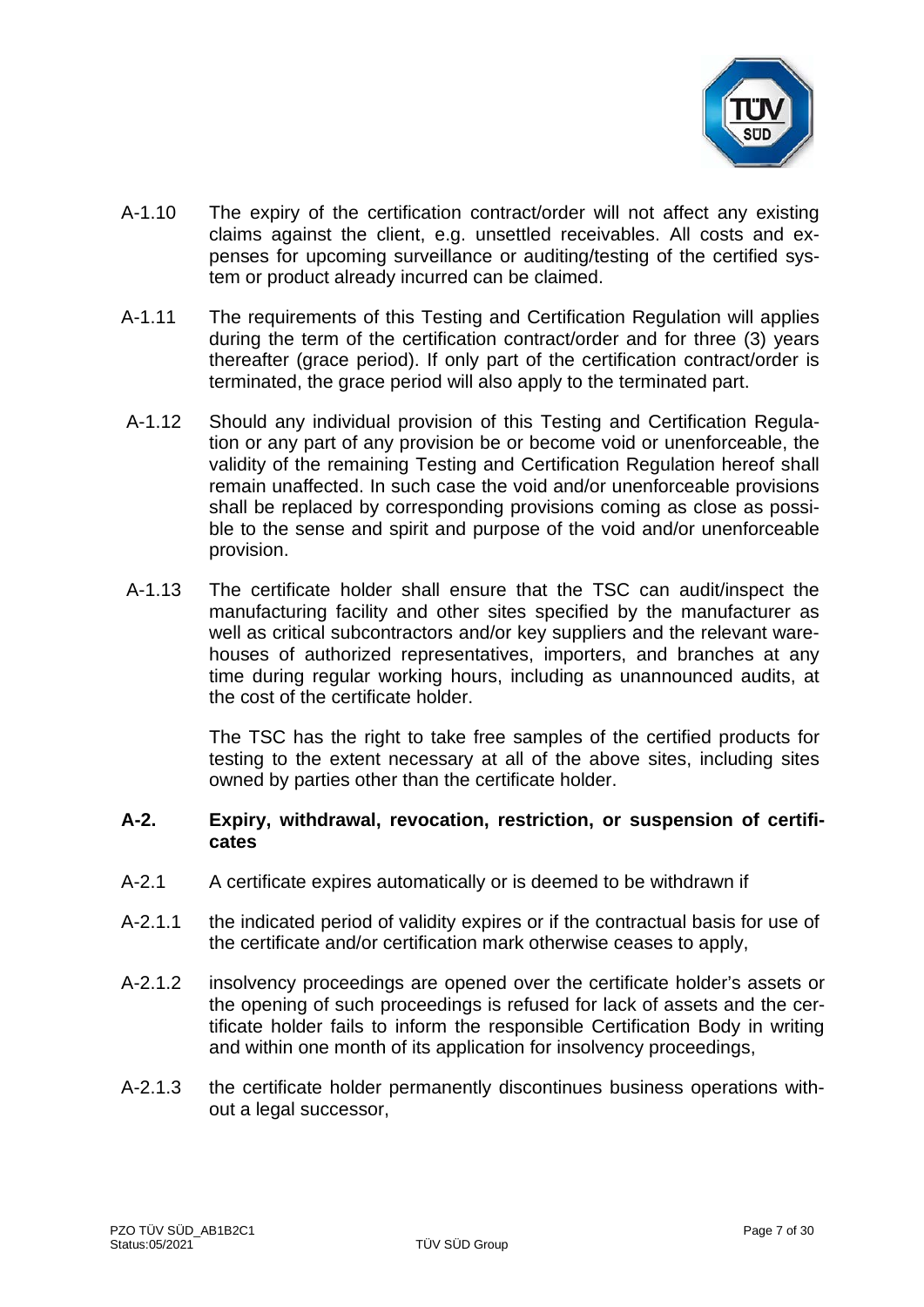

- A-2.1.4 the requirements (e.g. of a regulatory authority, accreditation body or certification scheme owner, codes of practice etc.) on which the certificate is based have changed and the certificate holder is unable to demonstrate within a defined time period at the certificate holder's expense that the product or system conforms to the new requirements through TSC retesting or re-auditing,
- A-2.1.5 the underlying (main) certificate becomes invalid,
- A-2.1.6 the certificate holder is obliged to withdraw the product/certified service from the market,
- A-2.1.7 the product or system has been inadvertently assigned to the wrong basis of evaluation under the scheme rules, e.g. an incorrect class as per the relevant EU Directive and EU Regulation on which conformity assessment is based,
- A-2.1.8 defects or nonconformities are detected in the products or systems; products fail to conform to the certified samples or key prerequisites pertaining to the certified product/system are not or no longer fulfilled.
- A-2.2 The Certification Body in the respective TSC is entitled to suspend, withdraw or revoke a certificate at its own discretion with or without notice, in particular if
- A-2.2.1 further use of a certification mark/certificate is no longer justified, i.e. not or no longer meaningful within the market context or is prohibited by law; in such cases, TSC will provide an alternative certification mark, if possible,
- A-2.2.2 the certificate holder engages in, initiates or tolerates
	- misleading or otherwise unacceptable advertising, in particular with the certification mark, the certificate or the test report,
	- misuse of certificates, certification marks or test reports, or
	- violation of legal provisions when marketing a product tested by a TSC.
- A-2.2.3 the certificate holder fails to pay outstanding invoices within 4 weeks to TSC, despite receiving reminders in text form to that effect,
- A-2.2.4 the certificate holder files for insolvency or similar proceedings under foreign law outside of Germany or the opening of such proceeding is rejected for lack of assets,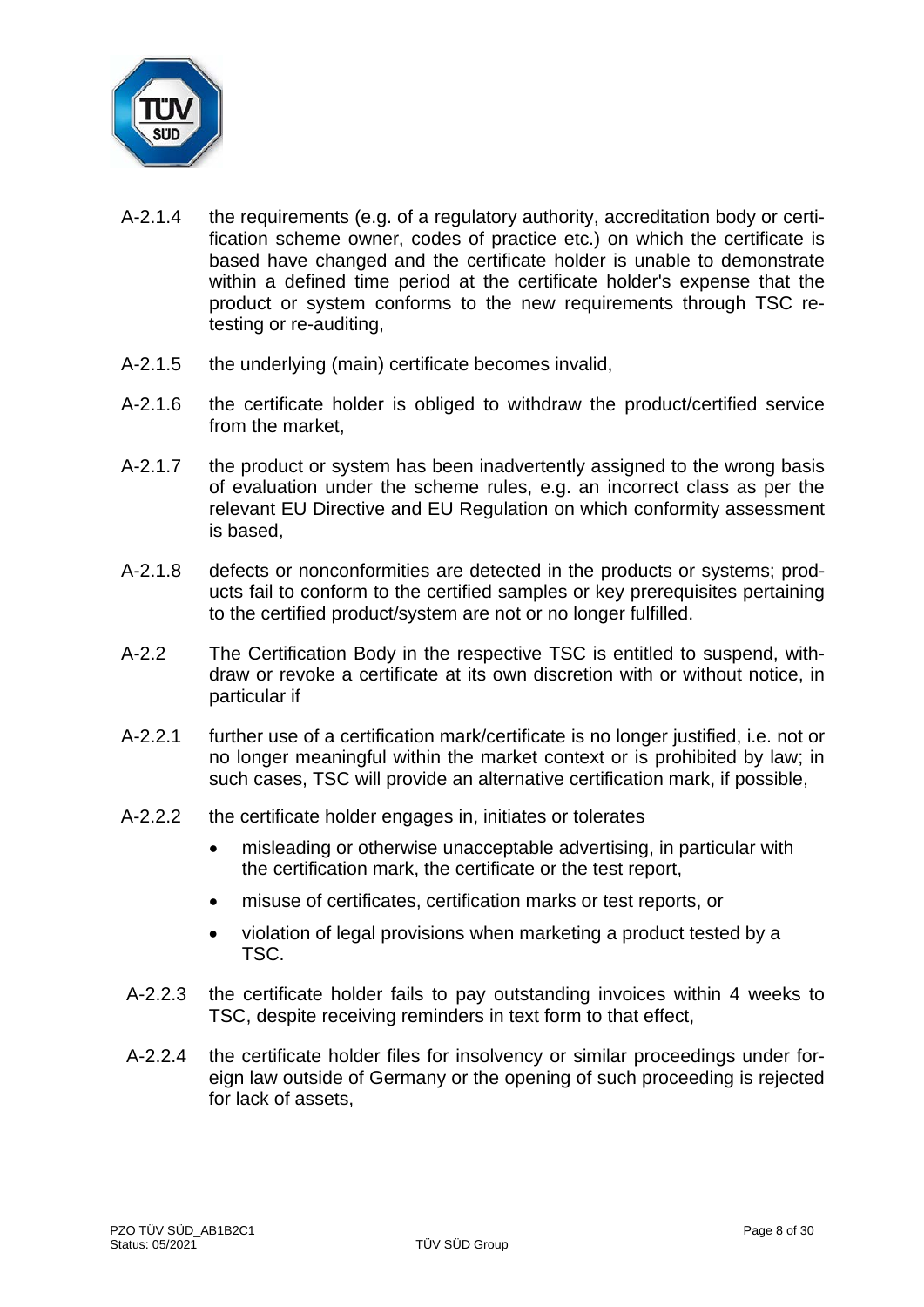

A-2.2.5 the certificate holder violates this Testing and Certification Regulation and/or the related part of the contract/order, unless such violation is insignificant in nature or represents only minor negligence,

> TSC is entitled but under no obligation to grant the certificate holder a period of grace to remedy the violation.

- A-2.2.6 the relevant Certification Body forms the opinion that
	- the certified product or system does not or no longer comply or no longer complies with the underlying certification requirements or standards, or
	- fails to fulfill its purpose as defined by the manufacturer, or
	- is exposing users, operators or third parties to considerable risks, or
	- fails to adapt the product or system to the applicable version of the relevant standard or certification requirement within the period of time allowed to the certificate holder by the Certification Body; or
	- the certificate holder is in violation of any certification-related conditions/obligations.
- A-2.2.7 the certificate holder makes incorrect statements to TSC or withholds from TSC important facts that are relevant for certification,
- A-2.2.8 it becomes evident after certificate issue that the certificate holder failed to fulfill the certification requirements from the outset,
- A-2.2.9 the certificate holder objects to changes in this Testing and Certification Regulation and/or a relevant part of the contract/order (e.g. the relevant current rates and fees) within a 6-week period of appeal after such amendments have come into effect,
- A-2.2.10 inspection or auditing of facilities or product testing is not made possible or the products or documents are not made available within the specified time. This also applies if follow-up-services, surveillance measures or audits cannot be carried out within a timeframe of 4 weeks (unless otherwise specified by the Certification Body) despite a text form request to this effect or if nonconformities are not eliminated within the agreed period through appropriate corrective actions.
- A-2.3 Certificates can also, be restricted or suspended with regards to time and content for the reasons noted above (A-2.1 and A-2.2).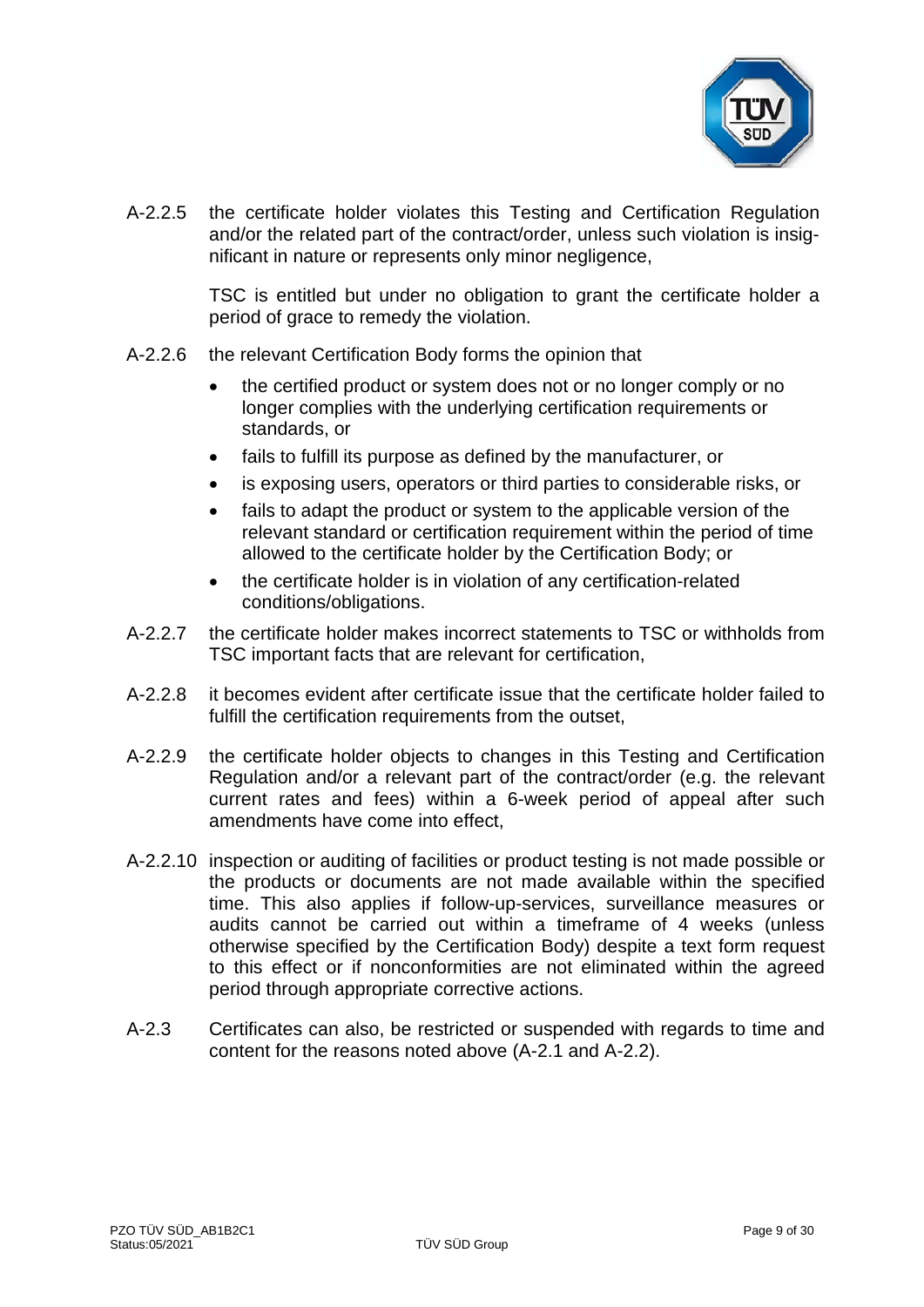

A-2.4 The Certification Body of the respective TSC is entitled to publish details of the expiry, withdrawal, revocation, restriction, and suspension of a certificate. Continued advertising or other use of the certificate/certification mark or the name of TSC is prohibited in all such cases. A certificate that has expired, has been withdrawn, or has been revoked shall immediately be returned to the Certification Body and/or destroyed or, if being a digital certificate, permanently deleted upon the Certification Body's request.

> License fees paid in advance shall not be reimbursed; those not yet paid shall be paid in full.

A-2.5 Apart from cases of willful intention and gross negligence, TSC shall not be liable for any disadvantages arising for the client from non-issue, expiry, withdrawal, revocation, restriction, or suspension of a certificate.

#### **A-3. Use of certificates, certification marks and test reports in business transactions**

# **A-3.1 Granting rights of use**

During their certificates' terms of validity clients are entitled to use their certificates in their business transactions as set forth in this Testing and Certification Regulation. If the respective certification criteria and procedures provides for the issue of a certification mark, clients will also be granted the limited, non-exclusive right to use the certification mark in their business transactions and in particular their advertising during the period of validity of the underlying certificate. In this context, clients may only use the certification mark assigned to the respective certification. The right of use will expire on expiry, withdrawal, revocation, restriction or suspension of the underlying certificate.

# **A-3.2 Terms of use of certification marks and certificates**

- A-3.2.1 Certification marks and certificates shall not be misused or used in a misleading manner that may jeopardize the trust of the public in the TSC's certification marks or certificates. Certification marks and certificates shall only be used in unchanged form; in particular, they shall not be modified in content by adding, deleting, or covering by shades or watermarks. The role of the TSC as an independent third party shall not be compromised by the use and visual presentation of certification marks.
- A-3.2.2 A certificate or a certification mark referring to a management system may only be used to promote the system concerned. A product certificate or product certification mark (in as far as a certification mark is approved) may only be used to promote the certified product as described on the certificate.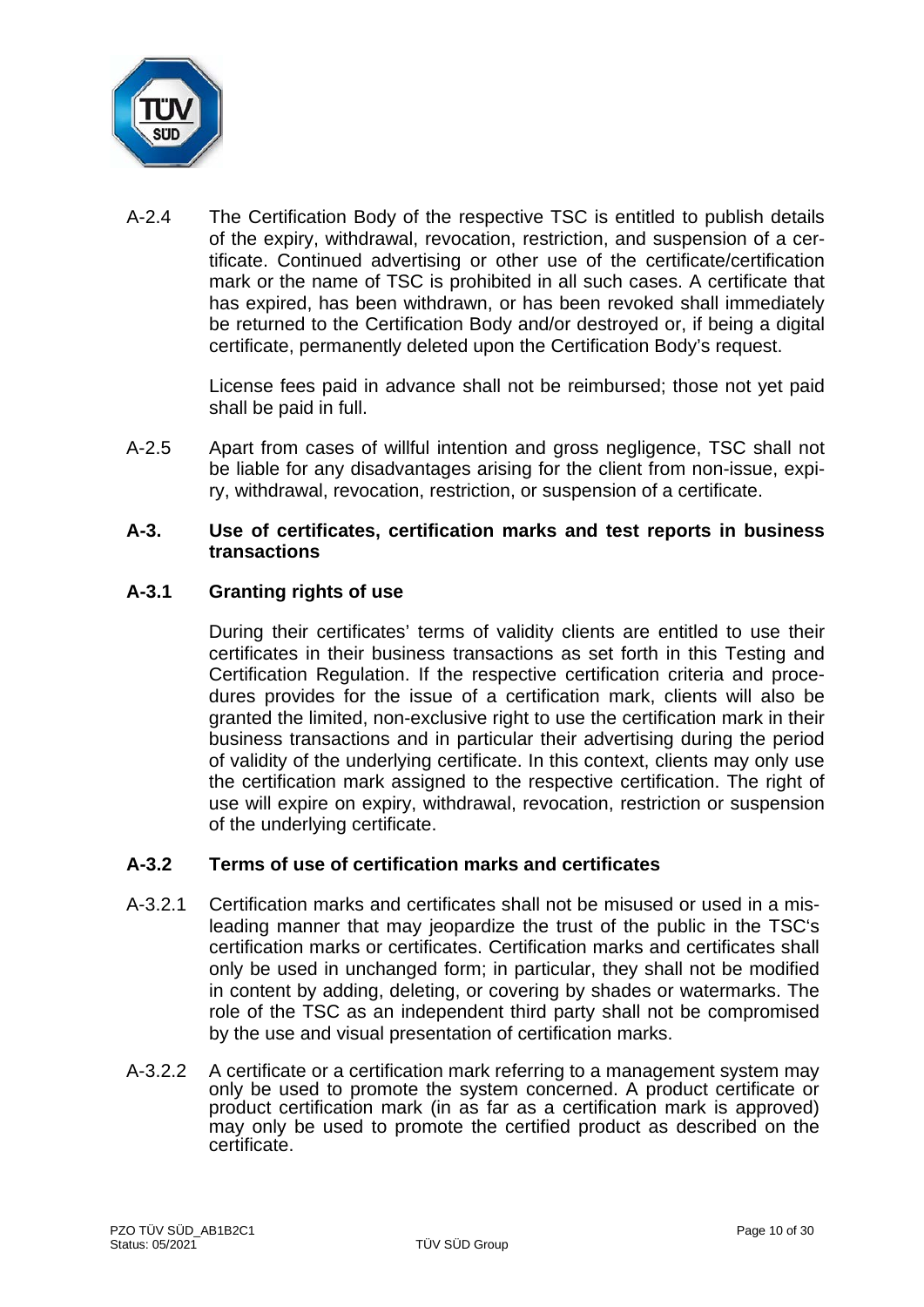

The use of certificates and/or certification marks must not give the impression of certification applying to activities outside the scope of certification.

- A-3.2.3 Product-related advertising using a certification mark is not permissible in cases where only a certificate of conformity or management system certificate has been issued.
- A-3.2.4 Where certification marks or certificates refer only to certain partial aspects of a product or system, advertising must not give the impression of certification of the entire product or system.
- A-3.2.5 Full responsibility for correct use of the certificate and/or certification mark and for the correctness of all statements about the certified system/product rests with the certificate holder. In the case of product certification this also applies to correct use/advertising by the customers of the certificate holder.
- A-3.2.6 It is recommended that clients, when using certification marks and certificates in their advertising, take steps to ensure that the target groups addressed by advertising can inform themselves easily, adequately and transparently of the content of the TSC services underlying the certification marks or certificates.

# **A-3.3 Requirements regarding the visual presentation of certification marks**

- A-3.3.1 Clients may use certification marks only and may under no circumstances use the TÜV SÜD logo ("TÜV SÜD – Octagon", logo see headline) or the slogan of the TÜV SÜD Group (at present: "Add Value, Inspire Trust.").
- A-3.3.2 Neither the content nor the design of the certification mark provided by TSC may be changed. It must be recognizable as certification mark and its size must be clearly smaller than that of the company logo of the client/ certificate holder. The information included in the certification mark must be clearly legible even if the certification mark is displayed at reduced size.
- A-3.3.3 The certification mark must stand alone and may not be associated or combined with any other element (e.g. the client's company logo, statement, or graphics). The use of the certification mark in particular must not give the impression that the client/certificate holder or its employees are members of the TÜV SÜD Group or that the certification mark is the client's trademark/customer logo. Certification marks shall not be used in a non venerable manner.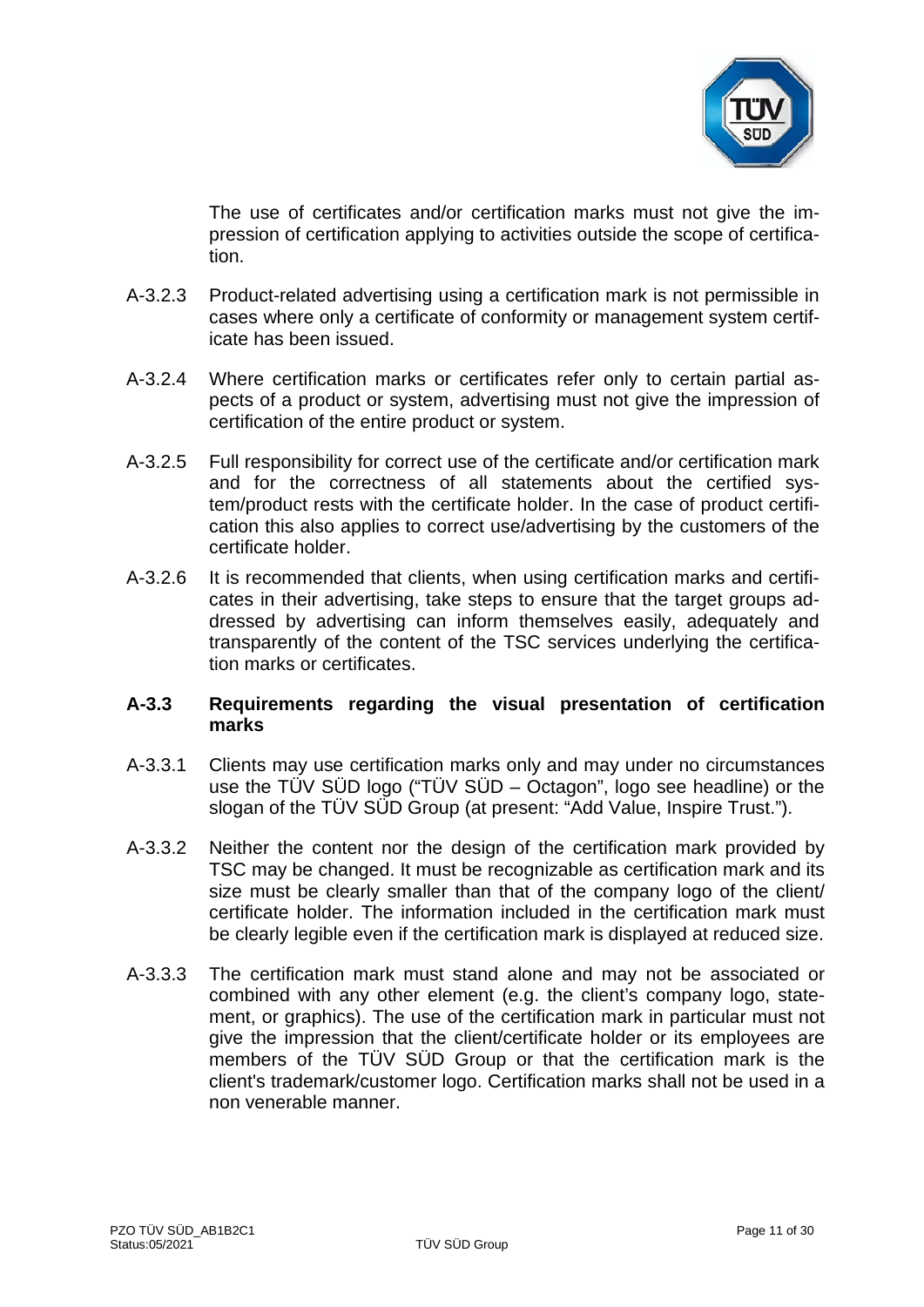

# **A-3.4 Use of TSC test reports**

Unless expressly approved beforehand in text form by the relevant Certification Body/relevant TSC or where use of the report is an integral part of the underlying certification procedure or disclosure is required on the basis of legal, regulatory or accreditation-related requirements, the following shall apply:

Reports by TSC may not be published/reproduced in part or in full in particular for advertising purposes.

If test reports, audit reports or other reports are used with the approval of the TSC, the client shall not complement said reports by adding any statements or interpretations that go beyond the reports' actual contents. In particular, clients shall not add any distorting or misleading statements or interpretations that could give rise to doubts in the impartiality of TÜV SÜD. Clients must ensure at all times that the test results of the TSC are reproduced correctly and not distorted.

The same applies to communication activities, advertisements, confirmations, communications, sales collaterals etc in digital, audio and print media.

In cases in use of the reports prepared by TSC is approved, said reports may only be quoted verbatim and with their complete wording, giving the date of issue.

TSC reports may never be used to claim or imply that TSC particularly recommends the product or system to customers.

#### **A-3.5 Information obligation before press publications**

If the customer plans to mention a TSC or a TSC testing and/or certification in a press release, in particular in a professional articles and social media posts, the press office of the TÜV SÜD AG (presse@tuvsud.com) shall be informed about it in time.

This shall not replace a necessary prior consent of TSC.

#### **A-3.6 Consequences of impermissible use**

The client undertakes to indemnify TSC or the respective TSC Certification Body at first request against all claims by third parties arising as a result of the client's use of the certification mark, certificate or TSC report contrary to the terms of this contract. The same applies to all claims by third parties against TSC /TSC Certification Body arising as a result of advertising statements made by the client.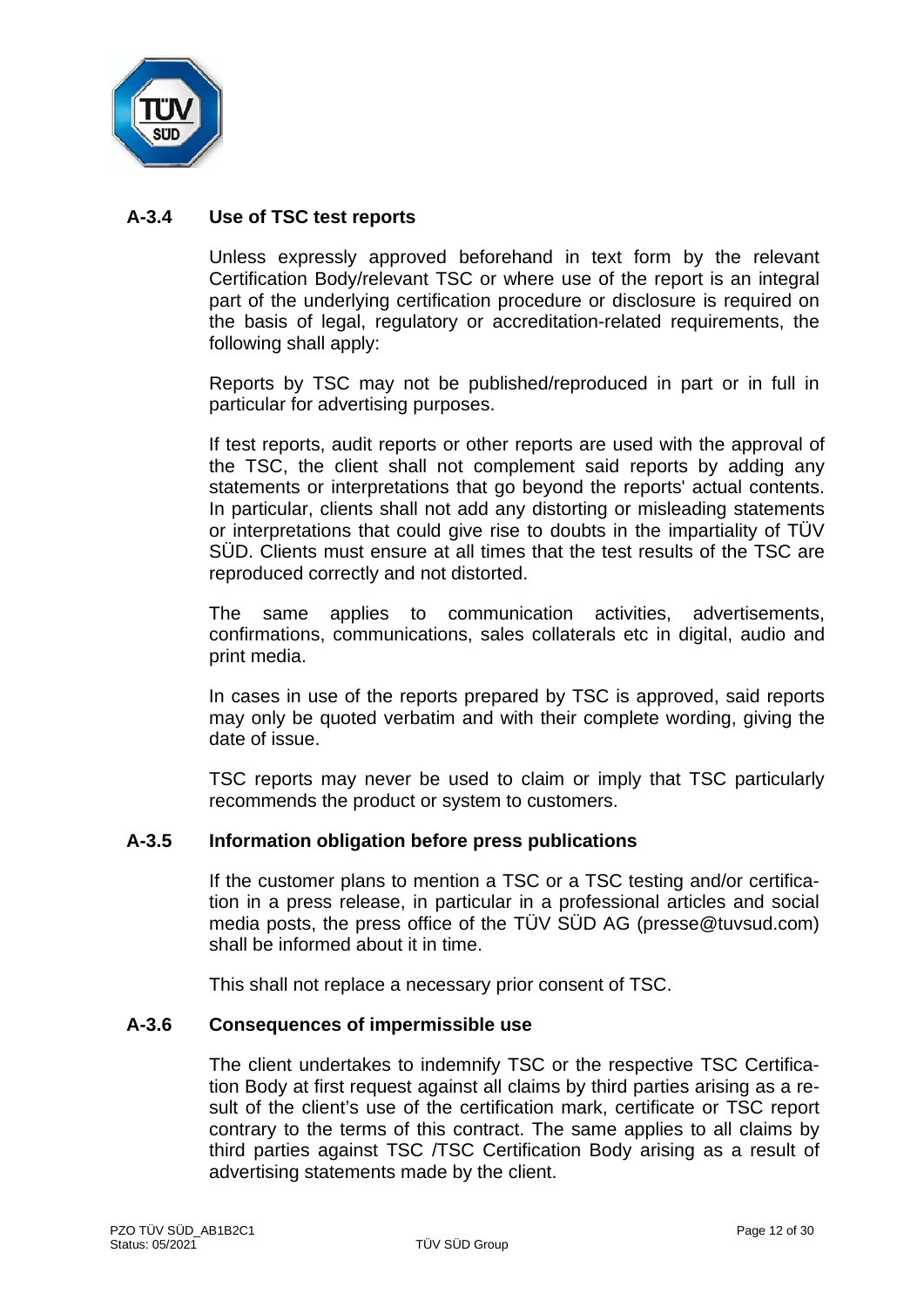

Any cost arising from such issue will be billed to the client.

# **A-4. Publication of certificates, certification marks and test reports**

TSC can publish the names of the certificate holders, tested products, audited systems, etc. for consumer information or if required by the certification procedure or by relevant law. TSC shall be entitled to grant authorized bodies (e.g. authorities, accreditation bodies or certification scheme owners) direct access to the certification-relevant documentation at any time.

All further information about clients, certified products and systems are subject to confidentiality unless the disclosure of such information is requested by court or an authorized body or otherwise mandatory by law or for the certification procedure. This obligation of non-disclosure applies equally to all employees and agents of TSC.

# **A-5. Retention of test samples and documentation**

As far as clients are in possession of test samples and pertinent documentation, they must retain them for a period of ten (10) years after expiry of the certificate or after the last product covered by the certificate is placed on the market area, whichever is the longer.

System certification documentation shall be retained for the term of validity of the certificate plus a minimum of three (3) years.

All other legal provisions extending beyond shall remain unaffected.

Claims for damages against TSC shall be excluded, in particular if clients fail or are unable to provide a test sample/document returned to or retained by them in unchanged condition.

# **A-6. Violation of Testing and Certification Regulation**

TSC is entitled to claim payment of a contractual penalty of up to EUR 50.000 in each single case of each culpable violation of this Testing and Certification Regulation by the certificate holder. This applies specifically if a product labeled with the certification mark is offered for sale or marketed prior to the issue of the certificate, if unauthorized advertising takes place or if a certificate, certification mark or the CE marking with Notified Body number is used improperly.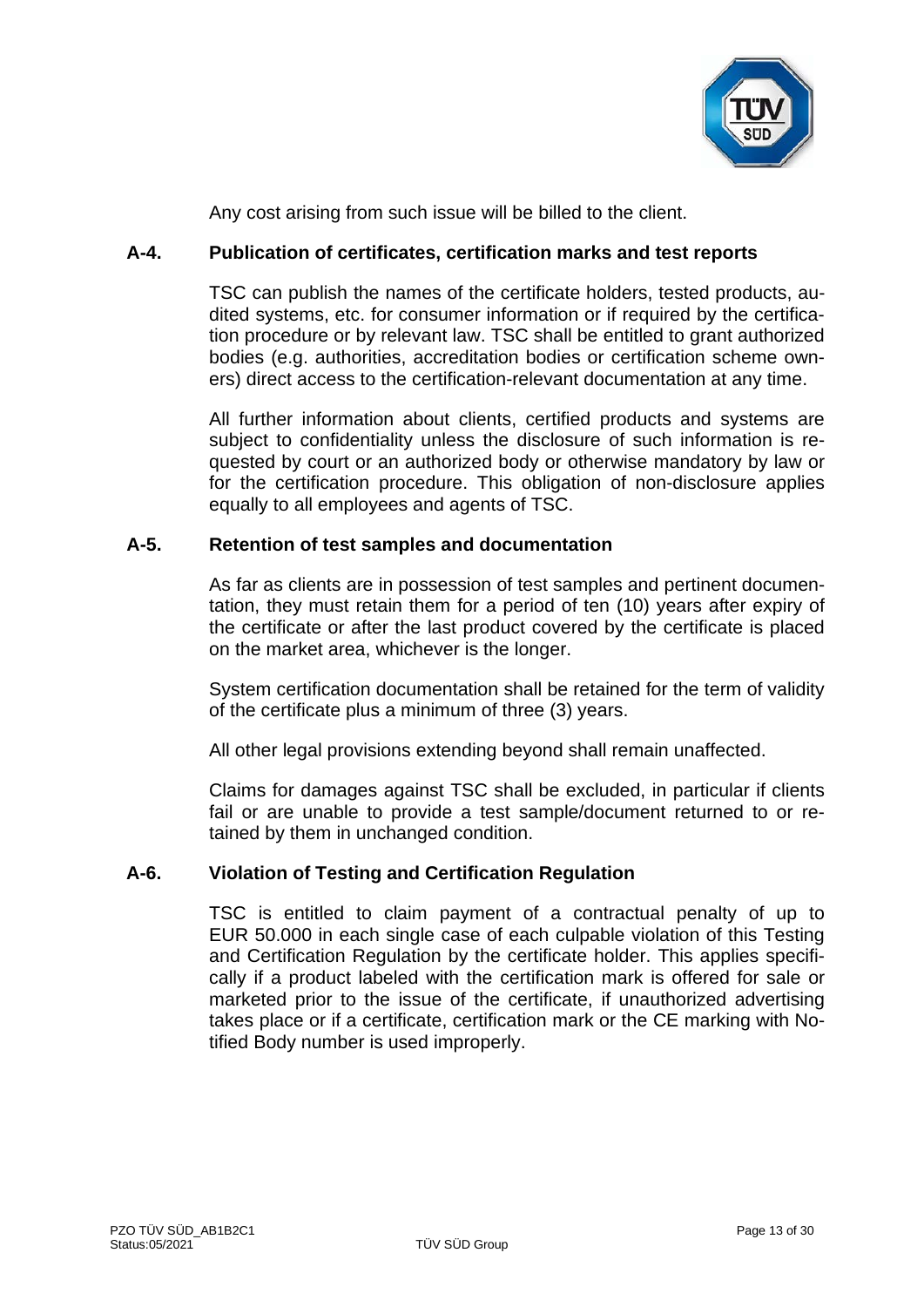

Furthermore, the TSC is entitled to bill any costs or expenses born by a suspension or cancellation of a certificate.

The certificate holder is liable for costs charged to TSC by authorized bodies (e.g. regulatory authority, accreditation body or certification scheme owner) or costs directly incurred by the Certification Body or the test laboratory resulting from culpable violation on the part of the certificate holder, in particular violation of this Testing and Certification Regulation.

This applies in particular if TSC's activities were the result of instructions issued by a supervisory authority or similar instructions and if such instructions proved to be justified.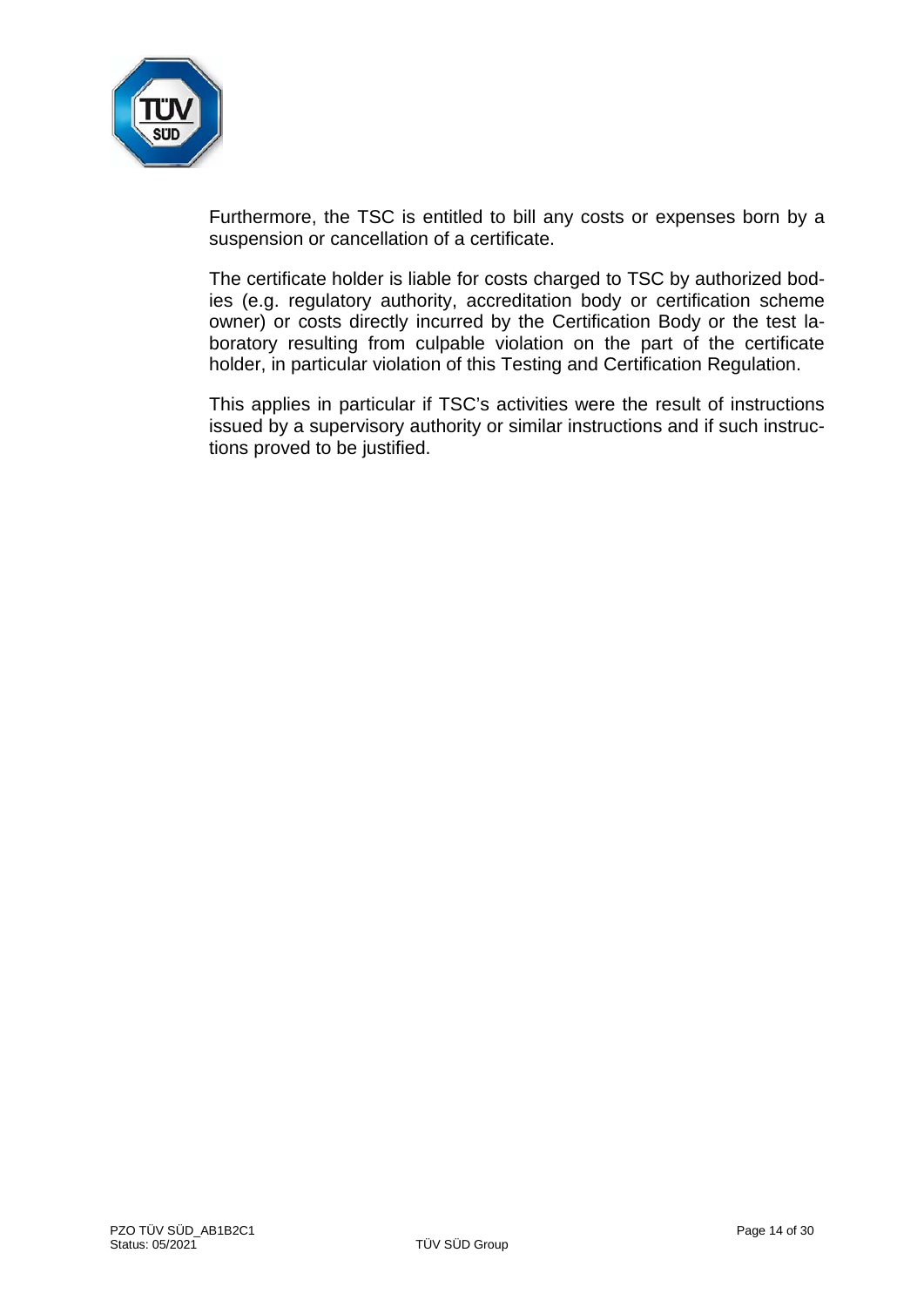

# **Module B1)Special regulations for product testing and certification**

In line with the TSC "Code of Ethics", TSC reserves the right to reject applications for testing and/or certification on a case-by-case basis in particular if they are in conflict with legal requirements, the TÜV SÜD brand, the TSC quality standards and corporate image.

#### **B1-1. Testing**

- B1-1.1 The client shall submit a test order to TSC and supply the required test samples and documentation free of charge. TSC shall, at its own discretion, carry out the tests either in their own test laboratory or externally, and prepare a summary report.
- B1-1.2 Following the test, TSC shall dispose of the test samples for a flat-rate charge per sample or, at the clients' express request, return them to the latter at their expense. TSC will not store test samples but may require the client to do so.

If a test is interrupted for more than one month, TSC may also return the sample or store it for a flat-rate charge for each month or part-month that elapses up to continuation of the test.

- B1-1.3 TSC is entitled to make the test file and, if necessary, the test sample, accessible to authorized bodies (e. g. regulatory authority, accreditation body or certification scheme owner). Any agreement to the contrary is invalid.
- B1-1.4 Transport, insurance, logistics, customs etc. of the sample(s) to TSC shall be arranged by, and at the expense of the client.
- B1-1.5 TSC shall not assume any liability if test samples are lost or damaged either in the course of testing or due to burglary, theft, lightning, fire, water, damages due to transport issues etc.
- B1-1.6 No consulting services will be supplied on product development or management-system establishment.
- B1-1.7 The evaluation of measurement results by TSC in order to make a statement of conformity, is done by taking into account measurement uncertainty as far as this is regulated for the respective test through regulatory requirements, applicable schemes and standards.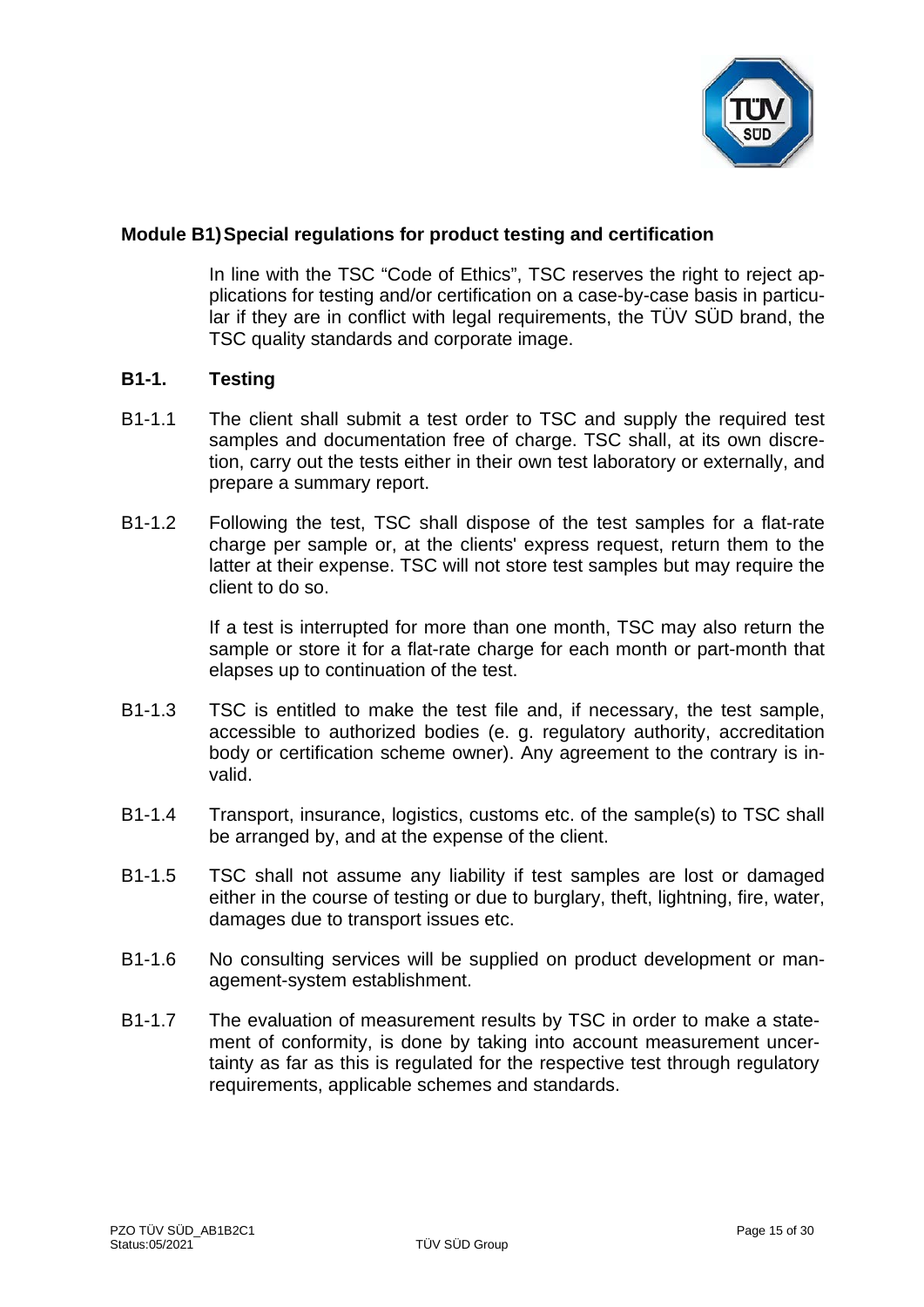

In this context, regulatory requirements have precedence over normative requirements. Contractual requirements from customer side are being observed only, if they are not in conflict to regulatory or normative requirements.

If none of these pre-requisites apply, measurement uncertainty is not taken into account during the evaluation of measurement results.

#### **B1-2. Certification**

On issue of the first certificate, the certificate holder automatically becomes a TÜV SÜD certification-system partner and remains partner as long as at least one certificate is valid.

After successful completion of product testing, TSC will award a certificate either with or without authorization to use a certification mark. If product certification does not include manufacturing surveillance, the product must not be labeled with a certification mark.

The following regulations apply to product certification that includes the issue of a certification mark or certificates that bore the right to carry the CE-Marking with the number of Notified Body:

- B1-2.1 A positive result of product testing and a positive result in the initial audit of the manufacturing site is required for issuing a license for the use of a certification mark. The continued use of the certification mark will depend on regular inspections (follow-up-service, see B1-2.7) and a valid certificate (respective license).
- B1-2.2 The certificate holder shall only use the certification marks defined in the certificate for the specific models listed on the certificate.

The certificate holder shall be responsible for controlling the use of the certification mark and ensure that the certification mark is only used in conjunction with the certificate holder's identity and the specific certified model number.

The certificate holder shall not transfer the certificate rights to third parties.

Should a product certificate become invalid, the products listed on the certificate shall not be made available on the market using the certification mark or in case of CE-marking with the Notified Body number.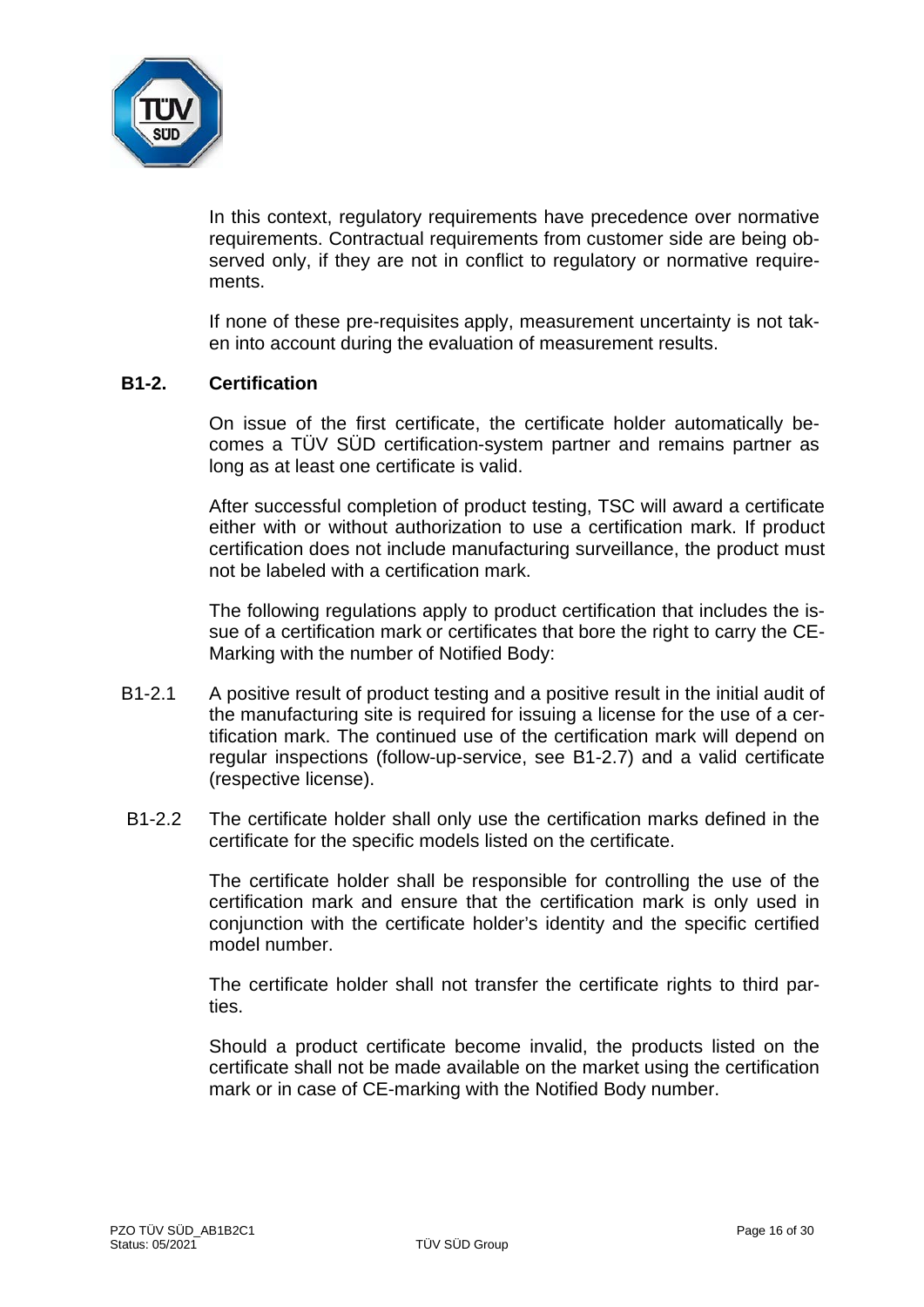

Holders of withdrawn or revoked certificates must in addition either remove the certification mark from all products accessible, make the certification mark permanently unrecognizable or destroy the products and enable the TSC to verify these measures on their own cost.

- B1-2.3 TSC certification marks may only be used for products in conformity to the type or model successfully tested and the specifications included in the test report(s) or supplementary agreements. The required documents (e. g. certificate of conformity, operating and assembly instructions) are to be enclosed with the product in the appropriate language of the country of destination as not otherwise required by applicable laws.
- B1-2.4 Additional characteristics for individual certification marks

If a product is manufactured at several manufacturing sites with different qualifications (e. g. with or without ISO 9001), the qualification level of the respective manufacturing site may only be used if different designations are given to the models. Otherwise only the level of qualification which applies to all manufacturing sites may be used for advertising.

- B1-2.5 Holders of certification marks must constantly monitor the manufacturing of products that have been awarded the certification mark to ensure conformance to requirements tested. They must also carry out the specified tests and inspections, document any complaints in connection with certified products and the correction of nonconformities. The Certification Body must be immediately notified of any changes made to the products, recalls or safety related incidents after certification. If the certificate concerned is to be maintained, the Certification Body may request the manufacturer to prove compliance with standards and/or codes of practice or may require an additional test to be carried out by a qualified test laboratory.
- B1-2.6 As a minimum requirement, every product must be identified by a nondestructible marking clearly indicating the name of the manufacturer or importer and type designation, so that the identity with the approved type with the serially manufactured product can be proved. If a product submitted for testing does not satisfy the test requirements and if products corresponding to this test sample have already been distributed for sale or have been the subject of a certification mark misuse, the modified test sample may only be certified if it bears another type designation.
- B1-2.7 Inspection of manufacturing sites in the case of certificates including authorization to use a certification mark (follow-up-service), market surveillance: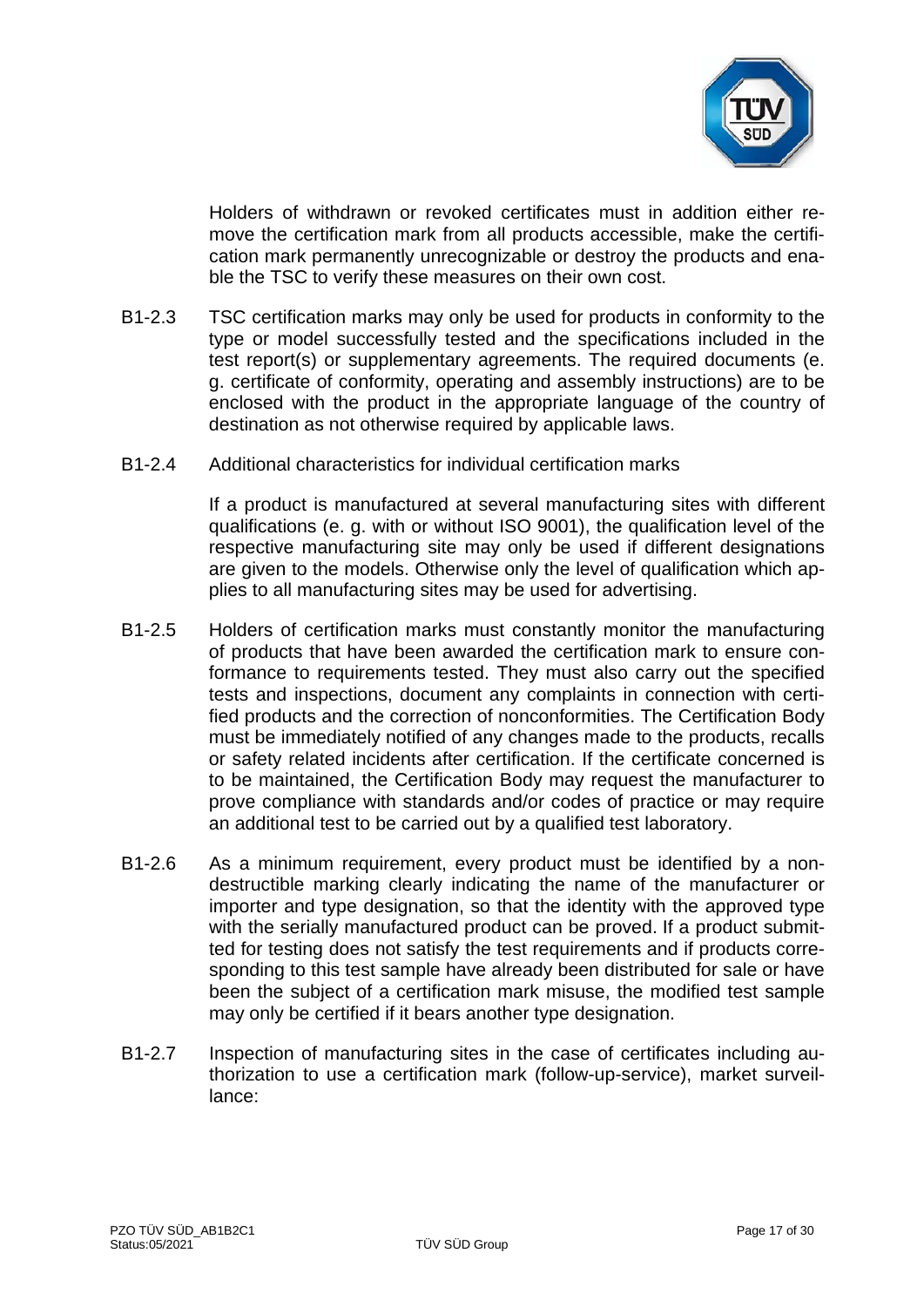

B1-2.7.1 In order to ensure maintenance of the product characteristics on which a certificate has been based, the Certification Body will regularly inspect manufacturing and testing facilities as well as quality assurance measures at the certificate holder's expense. Alternatively, for certification including the right to use a certification mark, random checks based on modules of the Council Decision 768/2008/EC may be agreed prior to issue of the certificate. If the quality management system of the respective manufacturing site has been certified by TSC, the follow-up-service may also be incorporated in the surveillance/re-certification audit pertaining to the system.

> To ensure production quality, additional pre-shipment inspection may be arranged, in which samples from the products to be shipped are checked for conformity with the tested and/or certified type respectively the sample as provided.

- B1-2.7.2 The certificate holder shall immediately inform the TSC of any relocation of a manufacturing plant, transfers of manufacturing plants to another company/company owner or changes in the manufacturing process that may affect the production of the certified product. In these and other special cases, the Certification Body may demand that the product is identified by a predefined control mark, in addition to the certification mark, so that products from different periods of manufacturing can be identified. Should there be a change in the manufacturing site, TSC must inspect and approve the new production facility before the products manufactured there can be labeled with a certification mark. The holder shall inform the TSC of any changes to the holder's details.
- B1-2.7.3 The Certification Body is entitled to pick samples of products identified by a certification mark from the market for testing purposes. If the certificate requirements are not satisfied, e. g. because of unauthorized modifications that have resulted or may result in restriction, suspension or withdrawal of the related certificate, the certificate holder shall bear the costs of retesting/inspecting the product and/or the manufacturing site.
- B1-2.7.4 The certificate holder shall inform the Certification Body immediately of any damage or other events arising from certified products.
- B1-2.8 In addition to an existing (main) certificate further certificates may be issued
	- a. For the same (main) certificate holder if he seeks to have certified a product under another name than that appearing on the (main) certificate,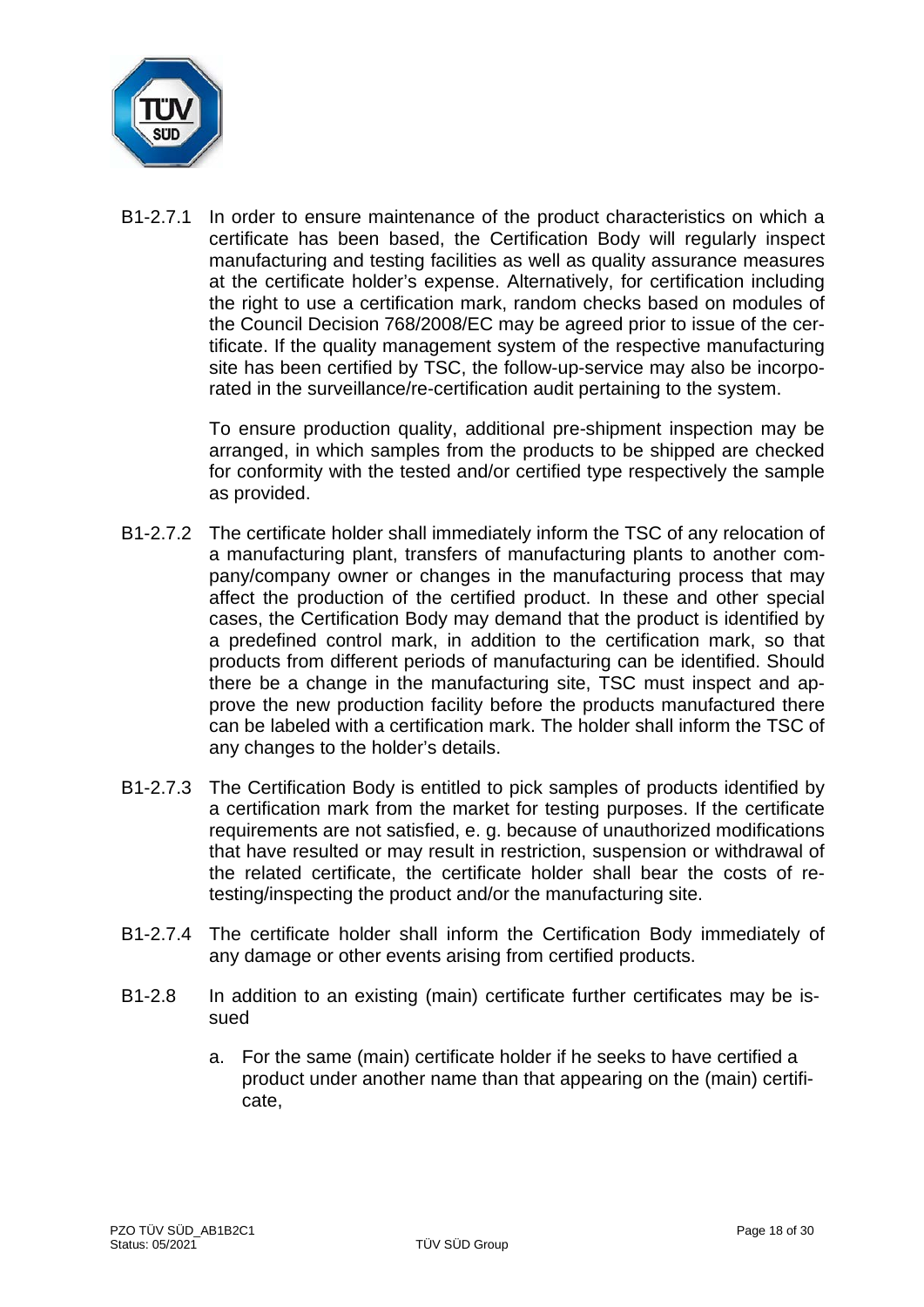

b. For certificate holders differing from the (main) certificate holders, if he also seeks to have a product certified under another or same name than that appearing on the (main) certificate. Prerequisite is the approval of the (main) certificate holders and their confirmation of equality of design of the product with that from the (main) certificate.

The content and validity of such certificates shall be dependent on the (main) certificate.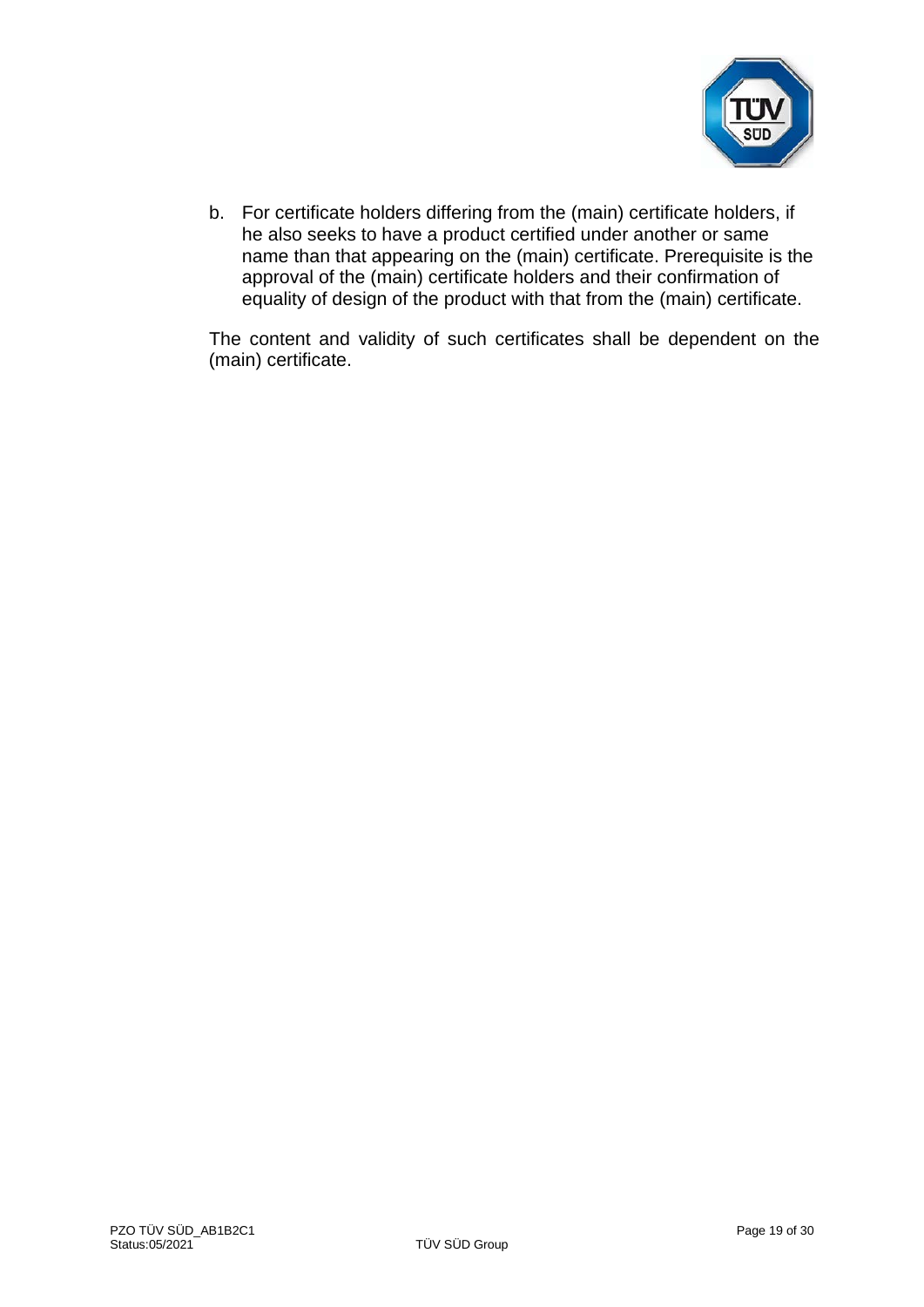

# **Module B2) Special regulations for management system auditing and certification**

#### **B2-1. General**

TSC carries out management system (hereinafter referred to as "system") auditing, verification and certification in the non-regulated and regulated area, including according to EU Directives and EU Regulations.

TSC does not perform consultancy services relating to management system establishment, including customer-specific training and internal audits on the subject matter of the certification.

#### **B2-2. Due date for audits**

The due date for the next certification, re-certification or surveillance audit is determined by the specific certification scheme; it is usually 12 months after the last day of the most recent regular audit carried out.

#### **B2-3. Audit on site**

The customer or certificate holder shall ensure in a reasonable manner (contractually, if needed) that TSC is enabled to perform the audit on site at the certification-relevant premises and shall have access to these premises at any time

#### **B2-4. Remote audits**

If permitted by the applicable specific certification scheme, TSC is entitled to conduct audits remotely by using a videoconferencing tool.

# **B2-5. Preliminary system assessment, pre-audit**

On request, TSC offers the following services which can also be independent of a certification procedure:

- B2-5.1 Based on management system documentation, areas of concern in the description of the system are pointed out in a preliminary assessment as compared with the requirements of the respective legal basis or standard. The client receives a report on the results of the assessment.
- B2-5.2 The aim of the pre-audit, the on-site and total scope of which is defined jointly with the client, is to draw attention to areas of concern in the system. The auditor informs the client of the results in a closing meeting; if requested, TSC prepares a pre-audit report. Only one (1) pre-audit may be carried out.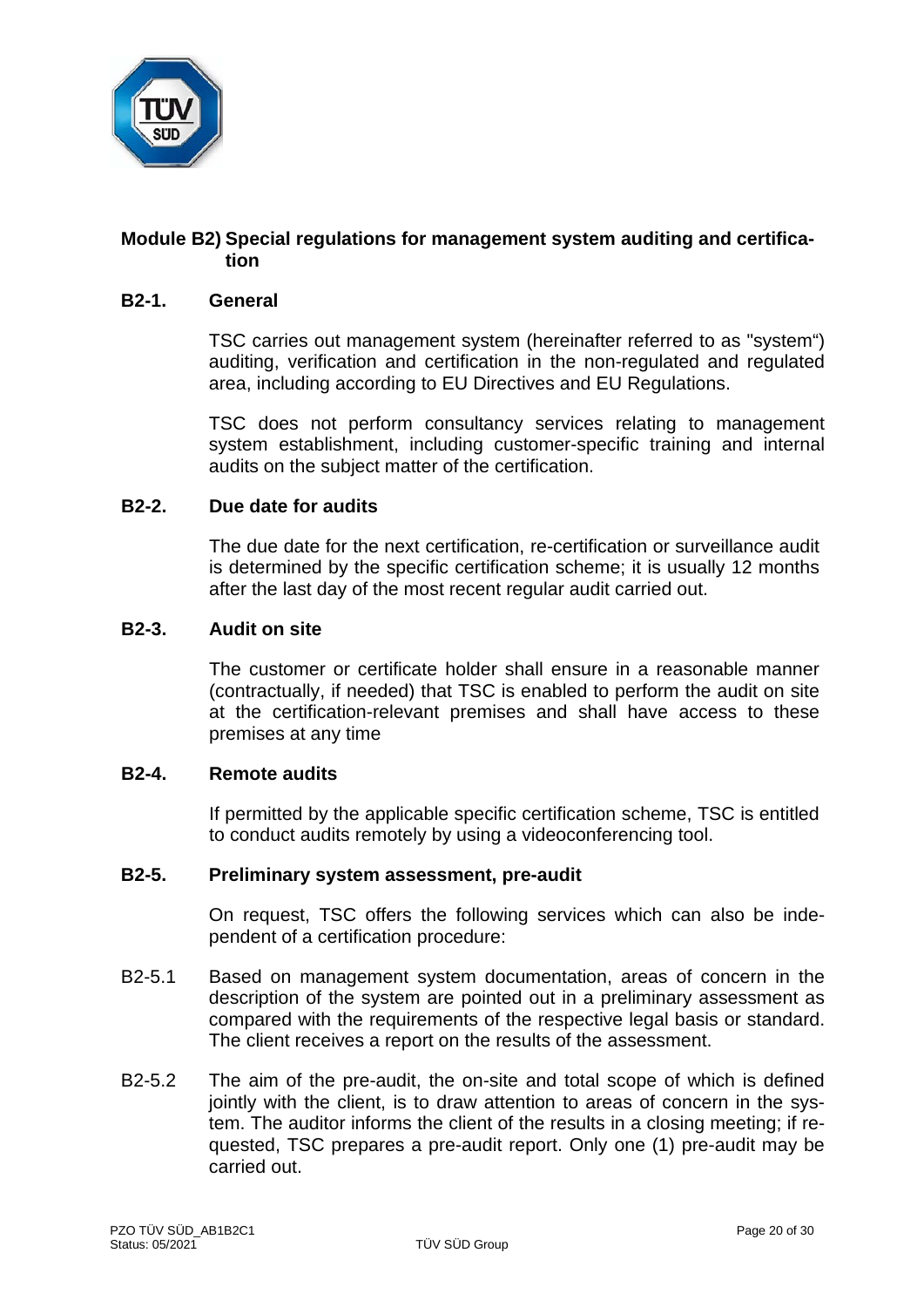

B2-5.3 Pre-audits are not allowed for TUV SUD South Asia under any standards as per NABCB. If pre-assessment is conducted in any means, such clients cannot certified for next 2 years from the date of pre-audit.

#### **B2-6. Certification procedure**

B2-6.1 Preparation for certification audit

After the client has accepted in text form the quotation submitted by TSC, the client appoints an Audit Representative, who is responsible for the certification procedure; TSC informs the client of the auditors assigned (audit team or lead auditor). Requirements outlined in the applicable standards and regulations pertaining to unauthorized consultancy on the part of auditors are observed.

In order to ensure an independent audit, the selection of the audit team is solely up to TSC. The decision in each individual case will be based on several factors such as availability, qualification, impartiality, etc.

In addition and in as far as there are no conflicting legal regulations, e. g. regulations under the data privacy law, clients can request appropriate background information on each member of the audit team.

B2-6.2 Certification audit

The client shall ensure that appropriate staff members are available to answer questions; clients grant auditors access to the respective units of the company and allow them to review all system-relevant records.

B2-6.2.1 Review and evaluation of management system documents / stage 1 audit

Clients shall provide the Certification Body with all requested management system documentation concerning their systems (manual and, if necessary, further documents such as documented procedures, work test instructions, records, etc.) for review and assessment of compliance with the applicable Directives, Regulations and Standards. If the system is already certified by another body to the same or an appropriate standard then the client shall include a copy of the certificate with any scoping information, and details of the findings of the previous audit.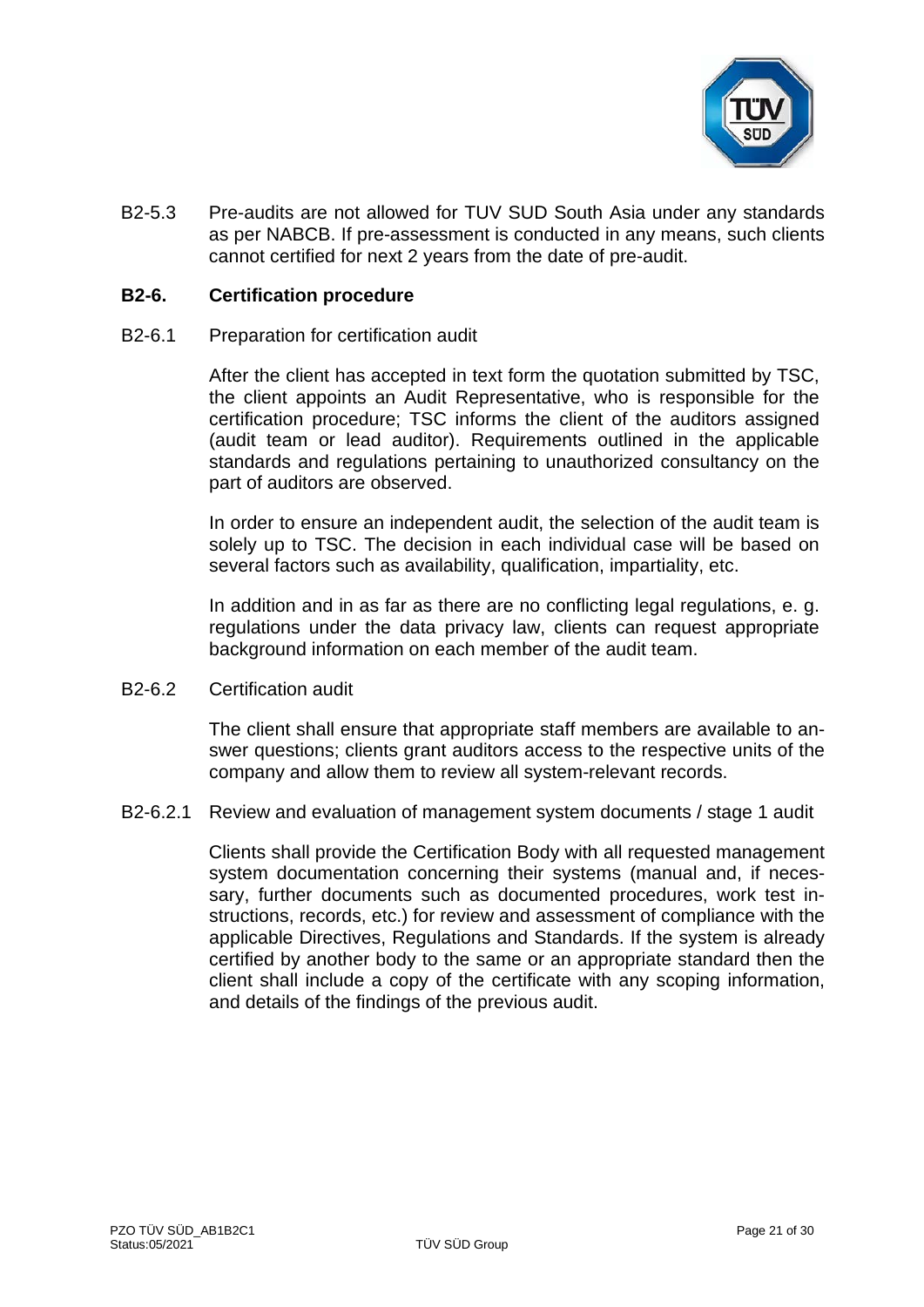

The Certification Body shall

- review the management system documentation,
- determine readiness for the stage 2 audit,
- review key performance or significant aspects regarding the scope and operation of the management system,
- collect necessary information regarding the scope and the related statutory and regulatory requirements of the client's operation,
- plan the certification (stage 2) audit, including confirmation of audit team requirements,
- check whether internal audits and management review are being performed and that the level of implementation substantiates the client's readinessfor the stage 2 audit.

Based on the results of the stage 1 audit, the Certification Body assesses whether the level of management system implementation is sufficient for conducting a stage 2 audit and plans the process and priorities of the stage 2 audit. The details of the stage 2 audit will be agreed with the client.

Where required by court order or other authorized bodies (e.g. regulatory authorities, accreditation body or certification scheme owner), TSC may request product samples in order to verify the implementation of the management system. Additional costs related to such additional testing shall be paid by the client.

The Certification Body documents the findings of the stage 1 audit and notifies the client thereof, including information about identified areas of concern which may be classified as nonconformities in the stage 2 audit.

The interval agreed between the stage 1 and stage 2 audit, will give the client sufficient time to eliminate any identified areas of concern (weaknesses).

B2-6.2.2 On-site certification audit / stage 2 audit

Prior to the stage 2 audit TSC shall provide the client with an audit plan, which has been agreed with the client. During the audit, clients demonstrate practical implementation of their documented procedures, while the auditors check and evaluate system effectiveness on the basis of the agreed legal provisions, standards or other criteria.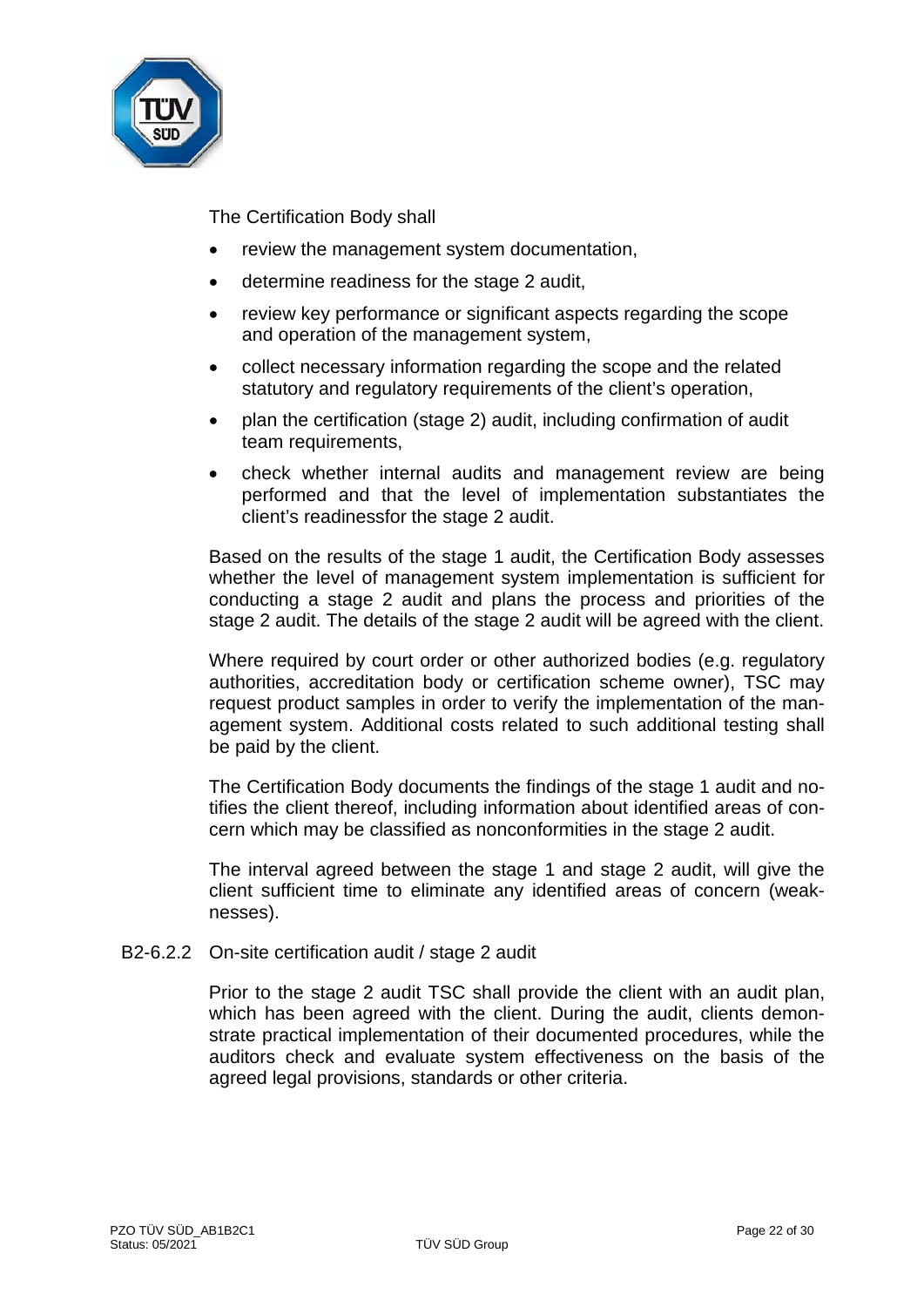

#### B2-6.3 Certification

If all requirements of the applicable standard(s) are satisfied and all legal and official regulations observed, the Certification Body will issue a certificate, generally with a three (3)-year period of validity from the date of the certification decision, unless specific directives/schemes, regulations, standards or individual arrangement in the certification contract require other periods of validity.

# B2-6.4 Surveillance audit

Surveillance audits are conducted regularly (in general annually) during the validity period of a certificate and serve to verify the continued compliance with certification requirements (see above B2-2.).

For the preparation of the surveillance audit, the required documents, e.g the valid management manual and a list of all effected amendments shall be submitted to the Certification Body upon request. In the surveillance audit, the auditor checks selected management system elements/ processes to ensure that the management system continues to fulfill the requirements. The auditor will prepare a report.

B2-6.5 Specific surveillance audits

If required by the specific certification scheme or in reasonable specific cases, TSC shall be entitled to conduct short-term or unannounced audits at the expense of the certificate holder. These audits do not compensate a regular surveillance audit according to B2-6.4.

B2-6.6 Further surveillance activities

Further surveillance activities may include:

- Enquiries regarding certification aspects addressed by the Certification Body to certified clients,
- Assessment of client information about their operations (e.g. advertising materials, web pages),
- Requests addressed to clients to provide documents and records (hard copies or electronic media), and
- Other means of monitoring the performance of the certified client.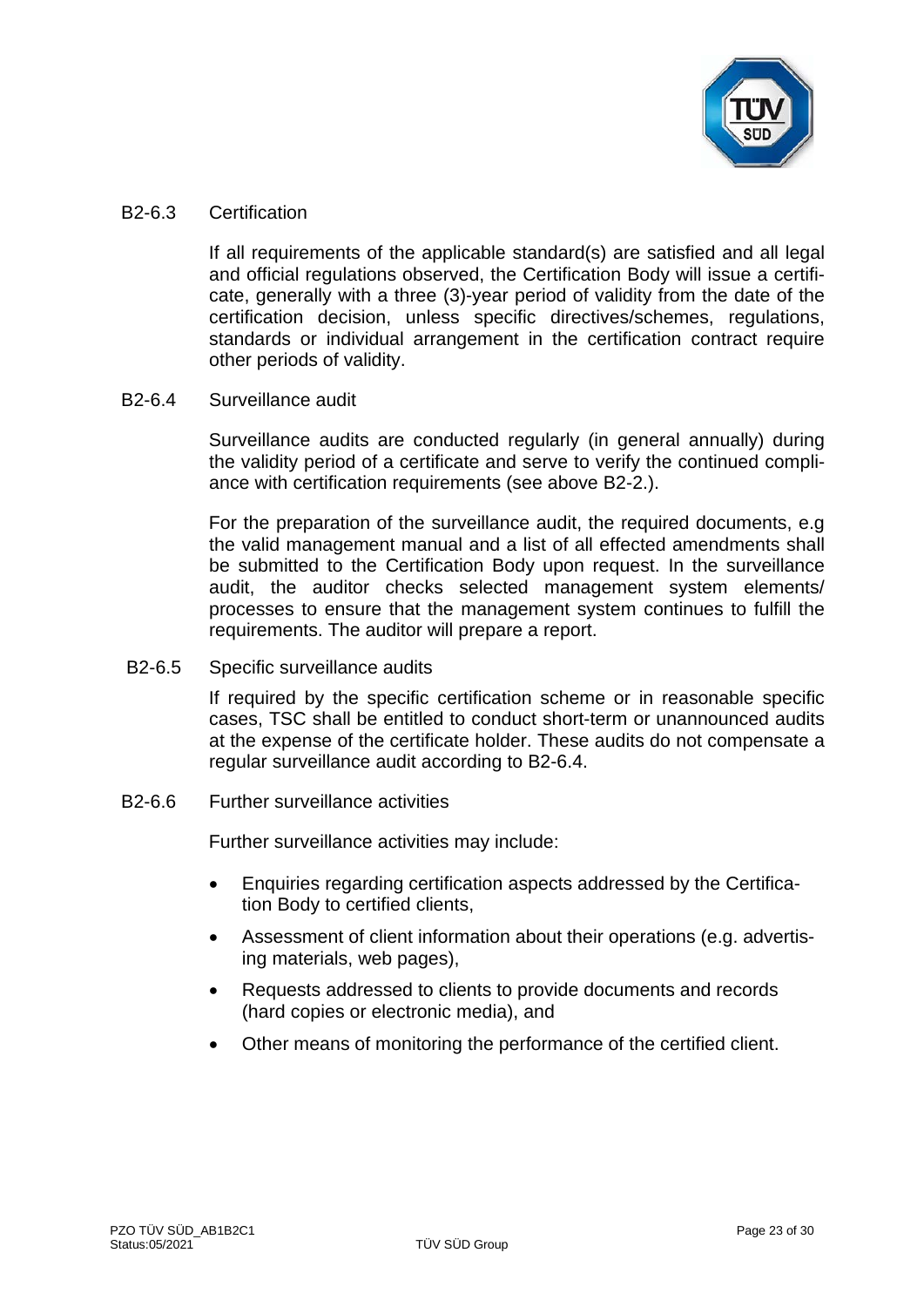

### B2-6.7 Re-certification audit

Re-certification audits are carried out well in advance of certificate expiry to maintain the certification. If such a re-certification audit has been carried out successfully, a renewal certificate may be issued. Re-certification audits check overall system effectiveness by means of random sampling. To prepare for the audit, the valid management manual and all major amendments effected must be submitted to the auditor/audit team. In cases involving significant changes to the system, a stage 1 audit may first be required.

#### B2-6.8 Nonconformities

After audit completion, TSC informs the client of the audit result in a closing meeting and an audit report. Nonconformity reports are countersigned by the Audit Representative. The client will document the required correction and corrective action. In the case of nonconformities one (1) re-audit is possible; the costs being based on the time needed. This includes any necessary verification of corrective actions documented in the nonconformity report.

If during the audit nonconformities become evident that are so serious that certificate award appears unrealistic even after reasonable corrective action, TSC informs the client of the termination of the certification audit and recommends that the audit should be continued as a pre-audit. In such cases, TSC will charge the costs incurred up to audit termination (including report).

# **B2-7. Supplementary contractual terms**

B2-7.1 The certificate holder is obliged to ensure that the use of the certificate or certification mark is according to the regulations of the TCR. The TSC is entitled to control the use.

> The Certification Body reviews and evaluates complaints by third parties, issues causing concern or changes in the client's organization that comes to its knowledge. It informs the certificate holder of substantial changes to the certification and surveillance procedure.

B2-7.2 The client shall satisfy all requirements pertaining to certification and supply all information required for auditing.

> Certificate holders shall inform the Certification Body immediately, but at the latest within one (1) month in text form of all relevant changes in their systems and about any modifications in company structure/organization that affect the compliance of the management system, or any other significant events affecting compliance with the requirements for certification.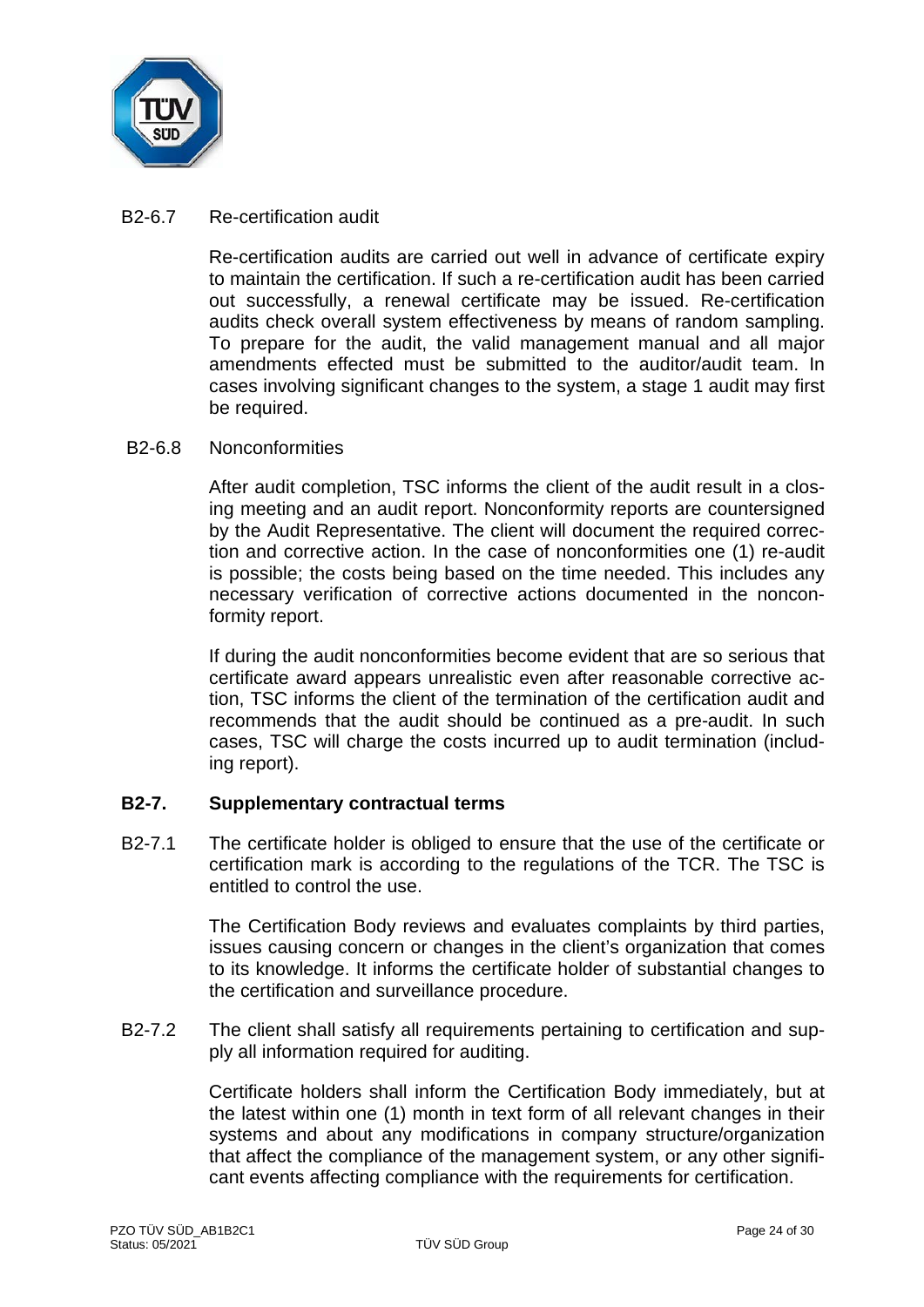

These changes may include but are not limited to:

- legal or organizational status,
- commercial status or ownership,
- organization and/or management (including individual changes in key personnel),
- contact address and the addresses of sites,
- scope of operations under the certified management system, and
- significant changes to the management system and processes including planned changes if requested by the Certification Body or scheme.

In addition, certificate holders shall document internal and external complaints relating to their management systems as well as implemented corrective action and provide such information during the audit.

Despite the fact that TSC normally informs the certificate holder of due surveillance/re-certification audits, it is also the responsibility of the certificate holders to request such audits at least three (3) months before they become due within the 12-month-cycle in order to maintain the validity of a certificate.

- B2-7.3 Changes in the standards, underlying codes of practise or other regulations shall apply as binding – under consideration of transition periods.
- B2-7.4 Integrated management systems must allow specific aspects of individual systems to be identified.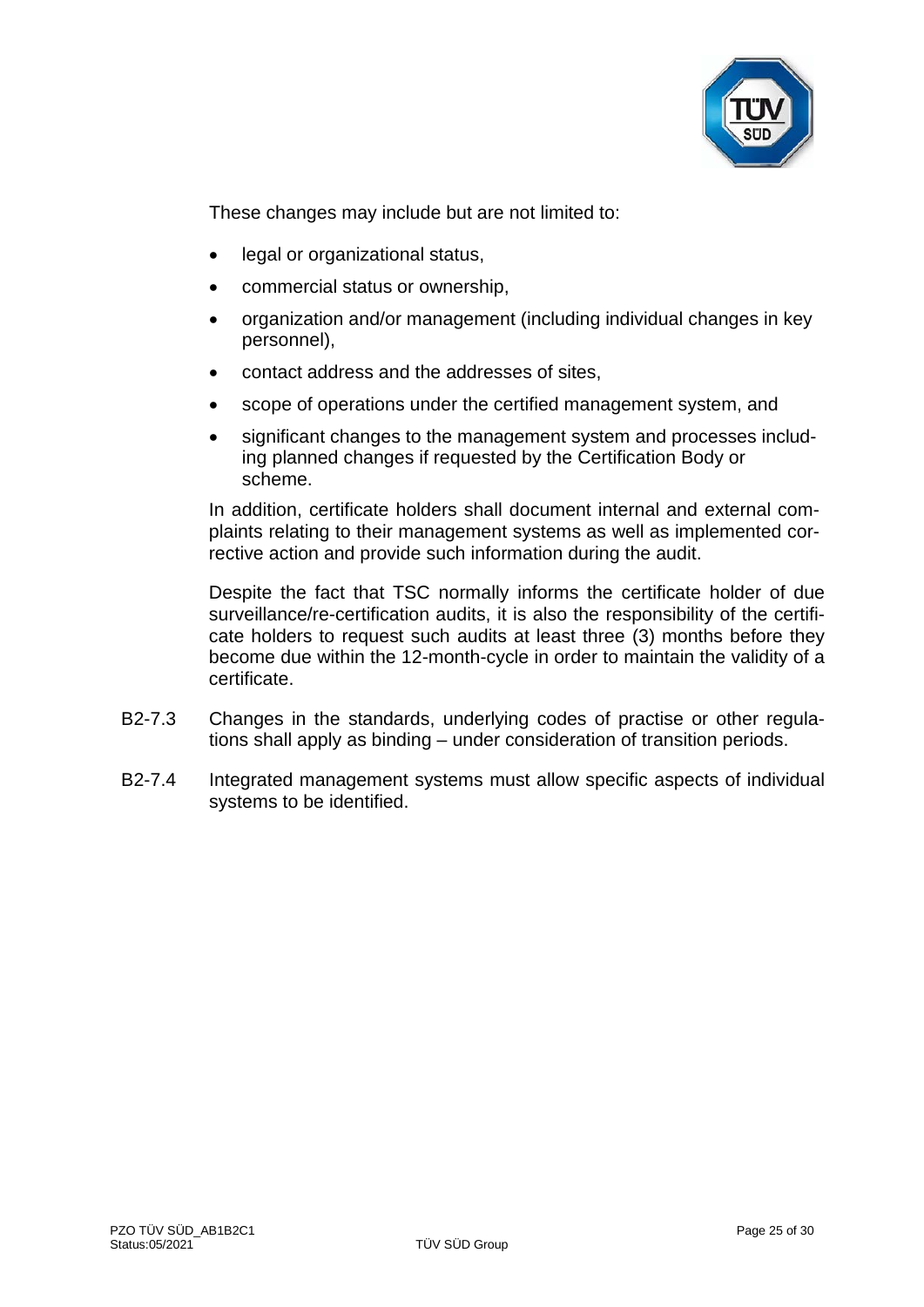

# **Module C1) Special regulations and conditions for the field of medical devices by TÜV SÜD Product Service GmbH (TÜV SÜD PS)**

(These terms and conditions complete or amend modules A and B as follows:)

# **C1 -> A Module A**

C1-1. -> A-1.4 The following provisions are inserted after the first section:

All documentation for conformity assessment shall be provided in English and/or in German.

The third paragraph is supplemented as follows:

This applies only to such cost that resulted from an extraordinary evaluation of such appeals or complaints. Applicant will be informed in advance about the bearing of costs for extraordinary evaluation.

#### C1-2. -> A-1.14 The following provisions are inserted as additional section A-1.14:

The manufacturer or the authorized representative shall inform the Notified Body of every relevant vigilance information, in particular manufacturer incident report (MIR), field safety corrective action, field safety notice, periodic summary report, trend report.

The manufacturer or the authorized representative shall provide the Notified Body with a risk analysis for every field safety corrective action at the same time as he has provided it to the national competent authority. In addition, the manufacturer or the authorised representative is obliged to provide the Notified Body with a final vigilance report.

C1-3. -> A-2.2 Is replaced as follows:

The Certification Body shall be entitled to restrict, suspend or withdraw a certificate at its own discretion with or without previous notice, into account of the following paragraphs:

Unless a hearing is impossible in view of the urgency of a decision or fails to take place within 14 days after text form notification, the certificate holder must be given the opportunity to provide a statement (hearing), before a decision is made.

However, on a case-by-case basis, an individual period may be defined for the hearing process.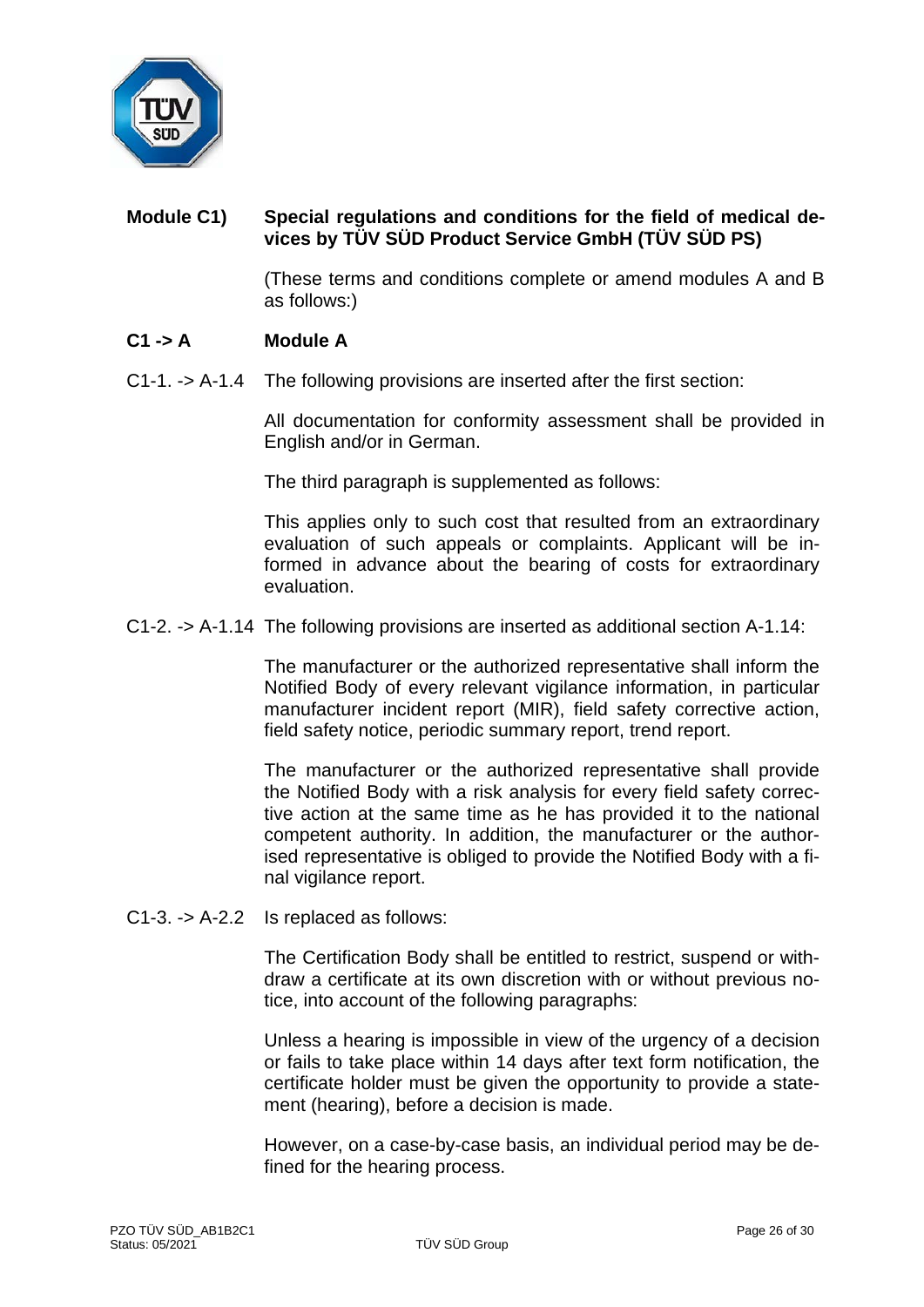

TÜV SÜD PS adheres to its legal information obligations as a Notified Body.

This applies in particular, if:

C1-4. -> A-2.4 Is replaced as follows:

Certificate expiries, revocations, withdrawals, restrictions, and suspensions may be published; in such cases, continued advertising or other use of the TSC name/certificate/certification mark is prohibited.

If certificates are issued under the Directives/Regulations on active implantable medical devices, medical devices or in-vitro diagnostic medical devices, the relevant products shall not be marked and placed on the market(s) with the CE-Marking and the identification number of the Notified Body with immediate effect, unless the Certification Body has given permission in text form. An expired, revoked, or withdrawn certificate must be returned to the Certification Body. Licensing fees paid in advance will not be reimbursed; in the above case, all outstanding fees must be paid in full.

C1-5. -> A-5. Is replaced as follows:

Clients must retain any test samples and pertinent documents in their possession for a period of minimum 10 years (15 years in case of implantable medical devices) after certificate or marketingapproval expiry.

Documents pertaining to the certified system or product must be retained for at least 10 years (15 years in case of implantable medical devices) after expiry of certification.

Any legal regulations exceeding the above requirements (e. g. for certificates as per EU Directives and EU Regulations) shall remain unaffected by the above provision.

TÜV SÜD PS may, in particular, not be held liable for damage or loss, if clients fail or prove unable to provide the test sample/document returned to or retained by them in its original state.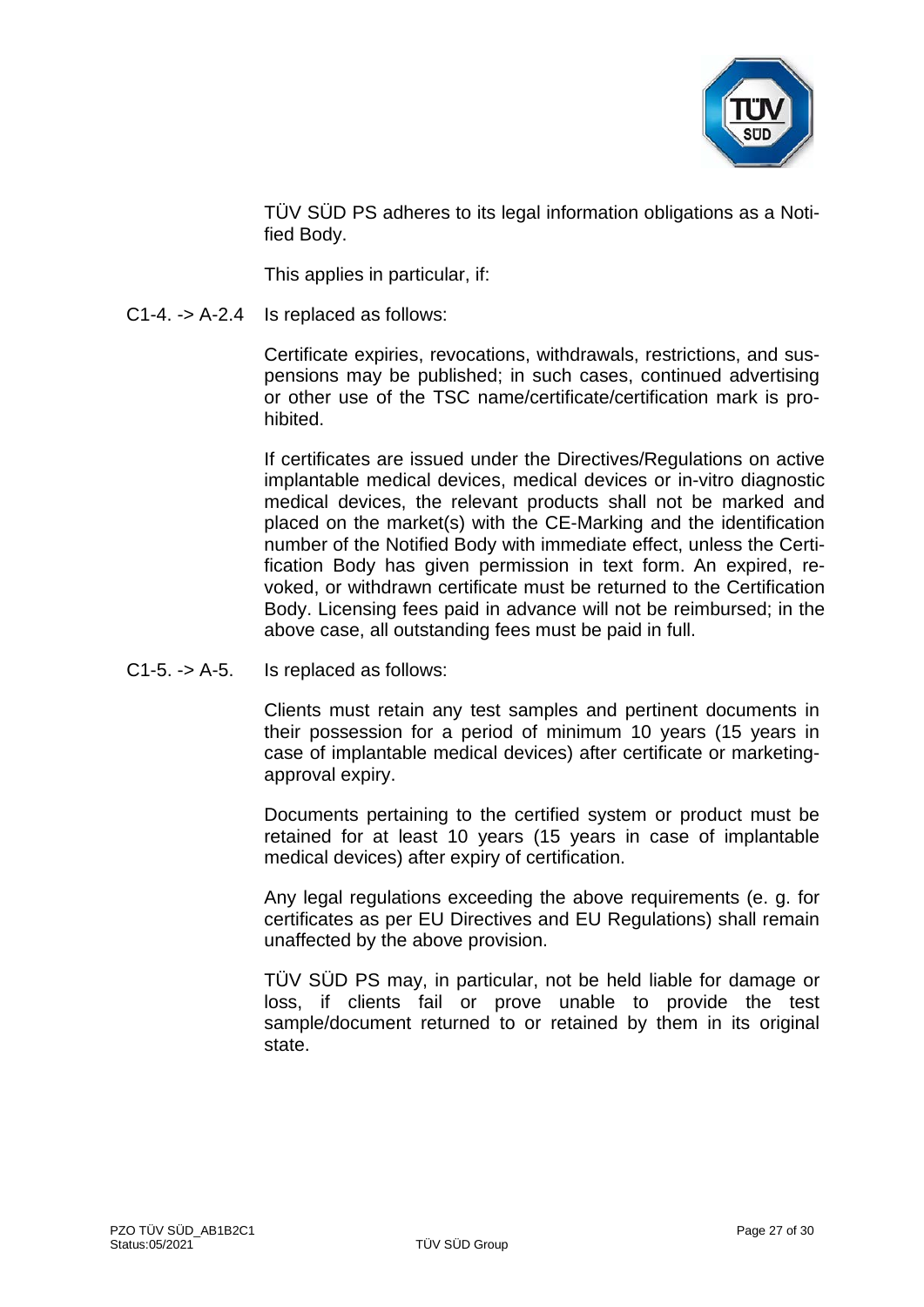

# **C1 -> B1 Module B1**

C1-6. -> B1-1.1 Is replaced as follows:

The client shall commission TÜV SÜD PS to carry out the required tests and shall provide the latter with the necessary test samples plus pertinent documentation to TÜV SÜD PS free of charge. TÜV SÜD PS will carry out the tests in-house in its laboratory or, after notification in text form to the client, externally, and prepare a test report.

C1-7. -> B1-2.8 Is not applicable

# **C1 -> B2 Module B2**

 $C1-8$  -> B2-6.2.2.

On-site certification audit / stage 2 audit

Prior to the stage 2 audit TSC shall provide the client with an audit plan, which has been agreed with the client.

During the audit, clients demonstrate practical implementation of their documented procedures, while the auditors check and evaluate system effectiveness on the basis of the agreed legal provisions, standards or other criteria.

C1-9. -> B2-6.4 Is supplemented as follows:

QM Certificates issued under EC Directives/regulations (for quality management systems) are valid for a maximum of five (5) years, as far as the regularly required surveillance audits (at least on annual basis) are carried out at the company with positive results.

For the maintenance and renewal of such certificates periodic performance of an audit as re-certification audit (with regard to content and duration) is necessary at least every 5 years.

C1-10.-> B2-6.4 Is supplemented as follows:

TSC shall be entitled to carry out audits at short notice and unannounced audits at the expense of the certificate holder.

Unannounced audits may be conducted without specific cause and do not substitute a regular audit.

Unannounced audits can also be carried out on the company premises by critical subcontractors and/or a key supplier.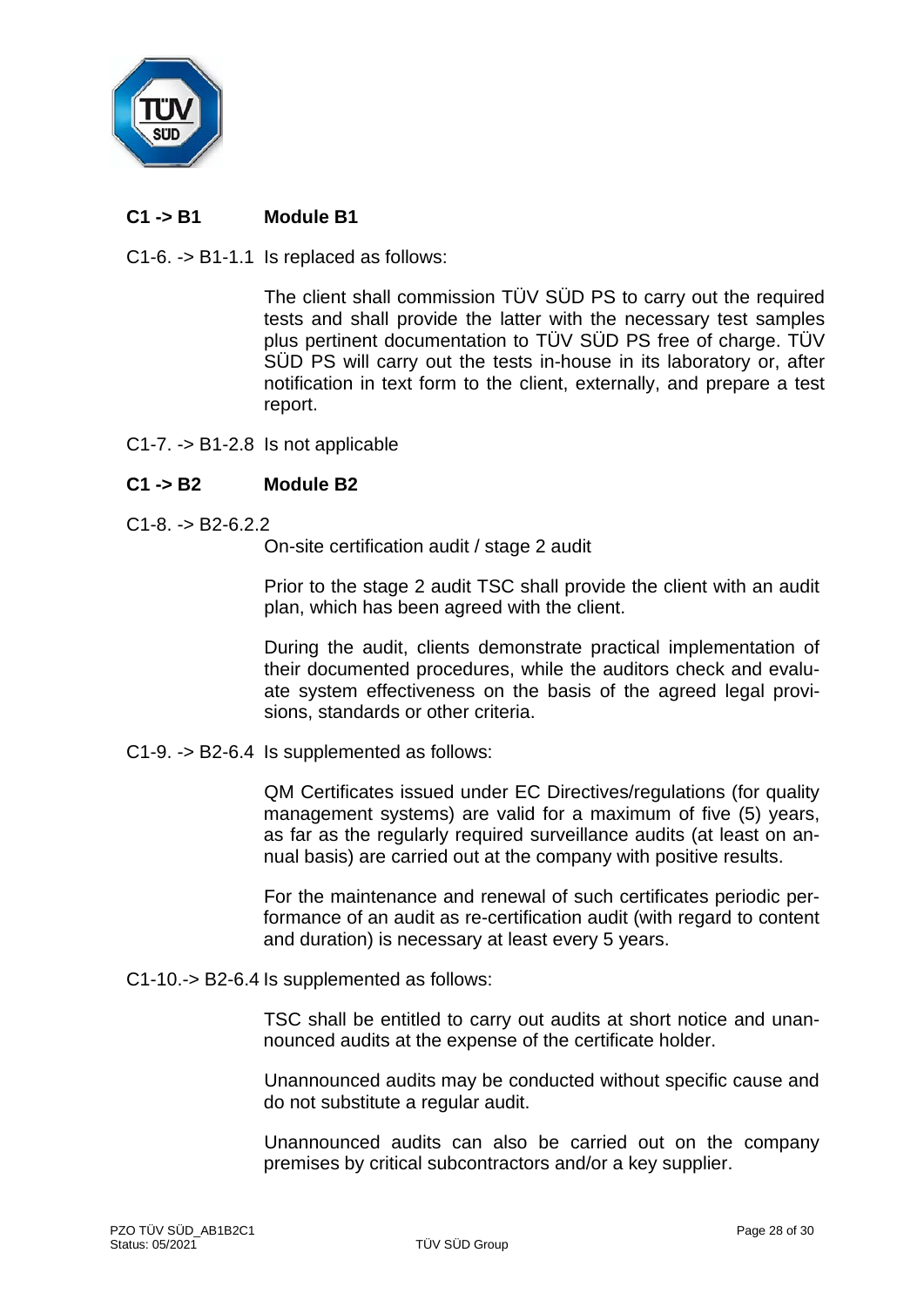

The certificate holder must contract with its critical subcontractors and/or key suppliers along the supply chain to ensure that TSC has access to the premises of the respective companies at all times

Within the context of such unannounced audits, but also during surveillance audits, TÜV SÜD may check and test recently produced adequate sample(s), preferably taken from the ongoing manufacturing process at the expense of the certificate holder.

Transport, insurance, logistics, customs etc. of the sample(s) to TSC shall be arranged by, and at the expense of, the certificate holder.

If visas are needed for unannounced audits, the certificate holder shall provide to TSC with invitations to visit critical subcontractors or crucial suppliers at any time (invitations which leave the date of signature and the date of visit blank to be filled in at a later date by TSC).

- C1-11.-> B2-6.6 Is not applicable
- $C1-12. -> B2-6.7$

Is supplemented as follows:

An on-site-audit shall be carried out in advance of expiry of the EU certificate to allow for continuous certification and may be carried out as an off site audit.

The application for extension of the certificate shall be submitted 6 months prior to expiry of the certificate.

- C1-13. -> B2-6.8 Second paragraph is not applicable
- C1-14. The Certification Body must be informed in due time of any planned change to the approved device type or of its intended purpose and conditions of use. Additionally, the Certification Body must be informed about planned changes that could affect the safety and performance of the device or the conditions prescribed for use of the device. The manufacturer shall inform the Certification Body as well of any planned change with respect to an ancillary substance incorporated in a device, in particular related to its manufacturing process.